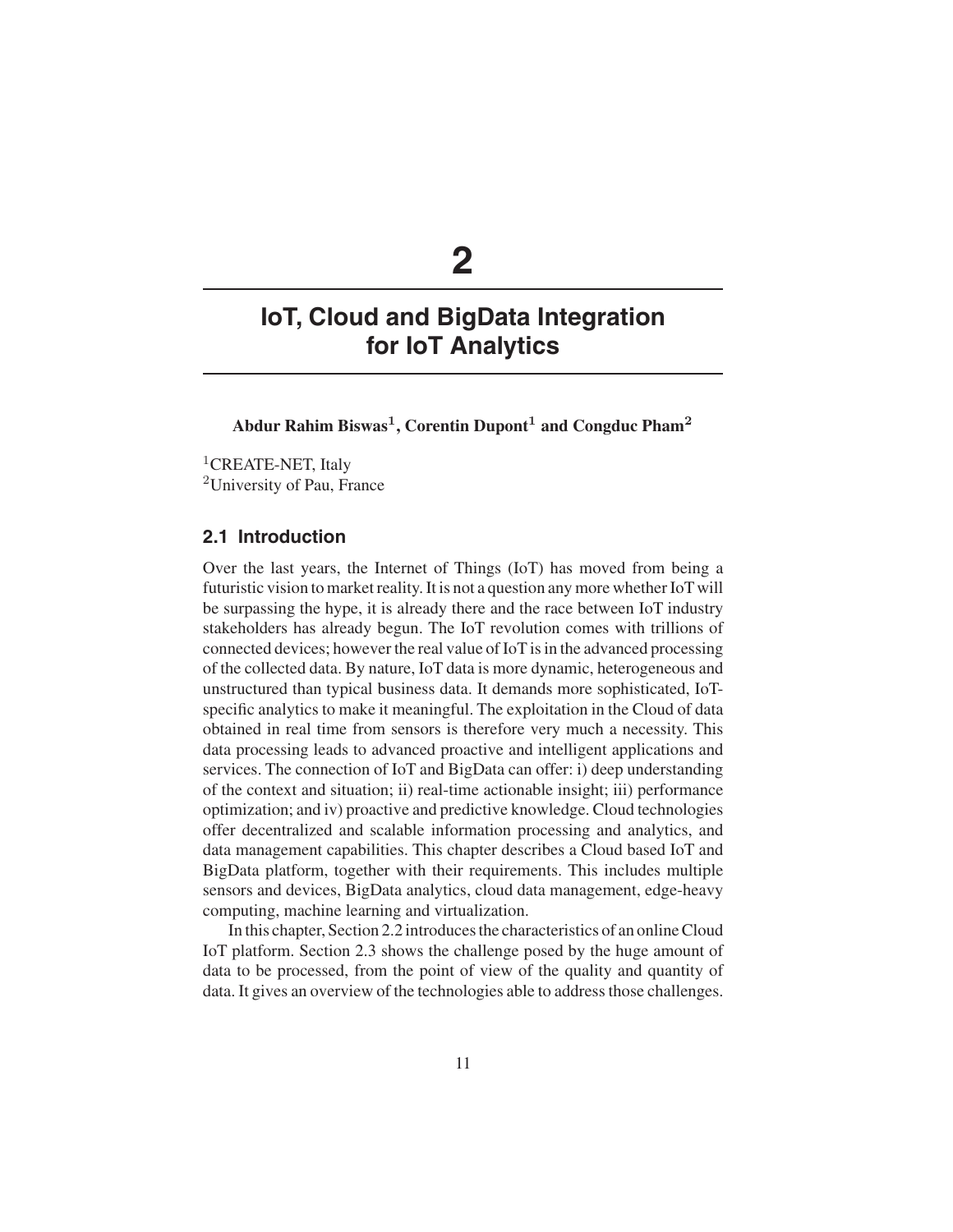Section 2.4 presents LoRa, a key enabler for the collection of the data. The chapter includes also initial results of two EU-funded projects on IoT BigData: WAZIUP in Section 2.5; and iKaaS in Section 2.6.

## **2.2 Cloud-based IoT Platform**

According to the NIST definition, Cloud computing is a model for enabling convenient, on-demand network access to a shared pool of configurable computing resources that can be rapidly provisioned and released with minimal management effort or service provider interaction. The Cloud paradigm can be delivered using essentially three different service models. These are Infrastructure as a Service (IaaS), Platform as a Service (PaaS), and Software as a Service (SaaS).

ACloud-based IoT platform is then a dynamic and flexible resource sharing platform delivering IoT services. It offers scalable resources and services management. The exploitation of IoT data depends on massive resources, which should be available when needed and scaled back when not needed.

#### **2.2.1 IaaS, PaaS and SaaS Paradigms**

A Cloud based IoT platform needs usually to select one from the three different service models: IaaS, PaaS or SaaS. IaaS allows delivering computer infrastructure on an outsourced basis in order to support enterprise operations. This service model is based on the paradigm of virtualization of resources. The initial success of the Cloud is due to the possibility to embed practically any legacy applications within Virtual Machines (VMs), which are managed by an external stakeholder. This permits to relieve the application owner from managing physical infrastructures. PaaS, on the other hand, provides a platform allowing customers to develop, run, and manage applications. It removes the complexity of building and maintaining the infrastructure typically associated with developing and deploying an application. Typically, a PaaS framework will compile an application from its source code, and then deploy it inside lightweight VMs, or containers. Furthermore, PaaS environments offer an interface to scale up or down applications, or to schedule various tasks within the applications. Finally, SaaS is a software licensing and delivery model in which software is licensed on a subscription basis and is centrally hosted. It is sometimes referred to as "on-demand software". SaaS is typically accessed by users using a thin client via a web browser.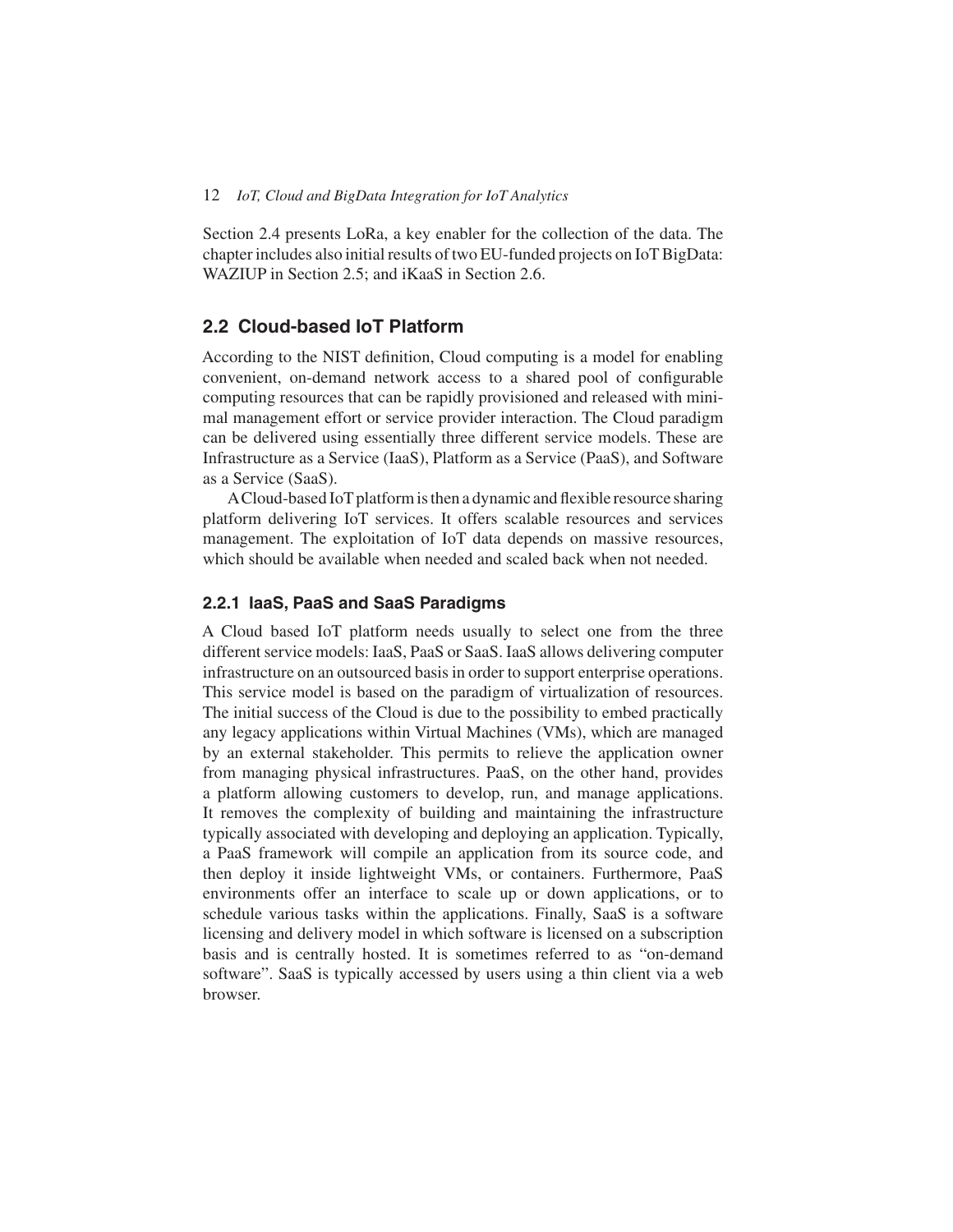Cloud-based IoT platforms are usually based on the SaaS paradigm. They provide IoT-related services using a web interface on a pay-per-use basis. For example, a service such as Xively<sup>1</sup> provides a web service with a database able to store sensors data points. This data is then processed and displayed in various graphics.

However, SaaS IoT platforms are limited to the possibility of their web interface. They will not permit the developers to create complex and custom applications. Extensibility mechanisms are sometime offered, allowing extending the web services offered with user-provided callbacks. However the resulting application will not be homogeneous and will be difficult to maintain. Instead, we present in Section 2.5 a concept of IoT Cloud platform based on the PaaS paradigm. Developing an IoT BigData application is a complex task. A lot of services need to be installed and configured, such as databases, message broker and big data processing engines. With the PaaS paradigm, we abstract some of this work. The idea is to let the developer specify the requirements of his application in a specification file called the "manifest". This specification will be read by the PaaS framework and the application will be compiled and instantiated in the Cloud environment, together with its required services.

#### **2.2.2 Requirements of IoT BigData Analytics Platform**

An IoT BigData analytic platform should be able to dynamically manage IoT data and provide connectivity with the diverse heterogeneous objects, considering the interoperability issues. It is able to derive useful information and knowledge from large volume of IoT data. The platform shall offer ubiquitous accessibility and connectivity of the diverse objects, services and users, in a mobile context. It shall allow dynamic management and orchestration of users, a huge amount of connected devices as well as massive amount of data produced by those devices. Finally it shall allow personalization of users and services, providing services based on users preference and requirements including real-world context.

#### *Intelligent and Dynamic*

The platform should include intelligent and autonomic features in order to dynamically manage the platform functions, components and applications. The platform should also be capable to make proactive decisions, dynamic deployment, and intelligent decisions based on the understanding of the

<sup>1</sup> https://xively.com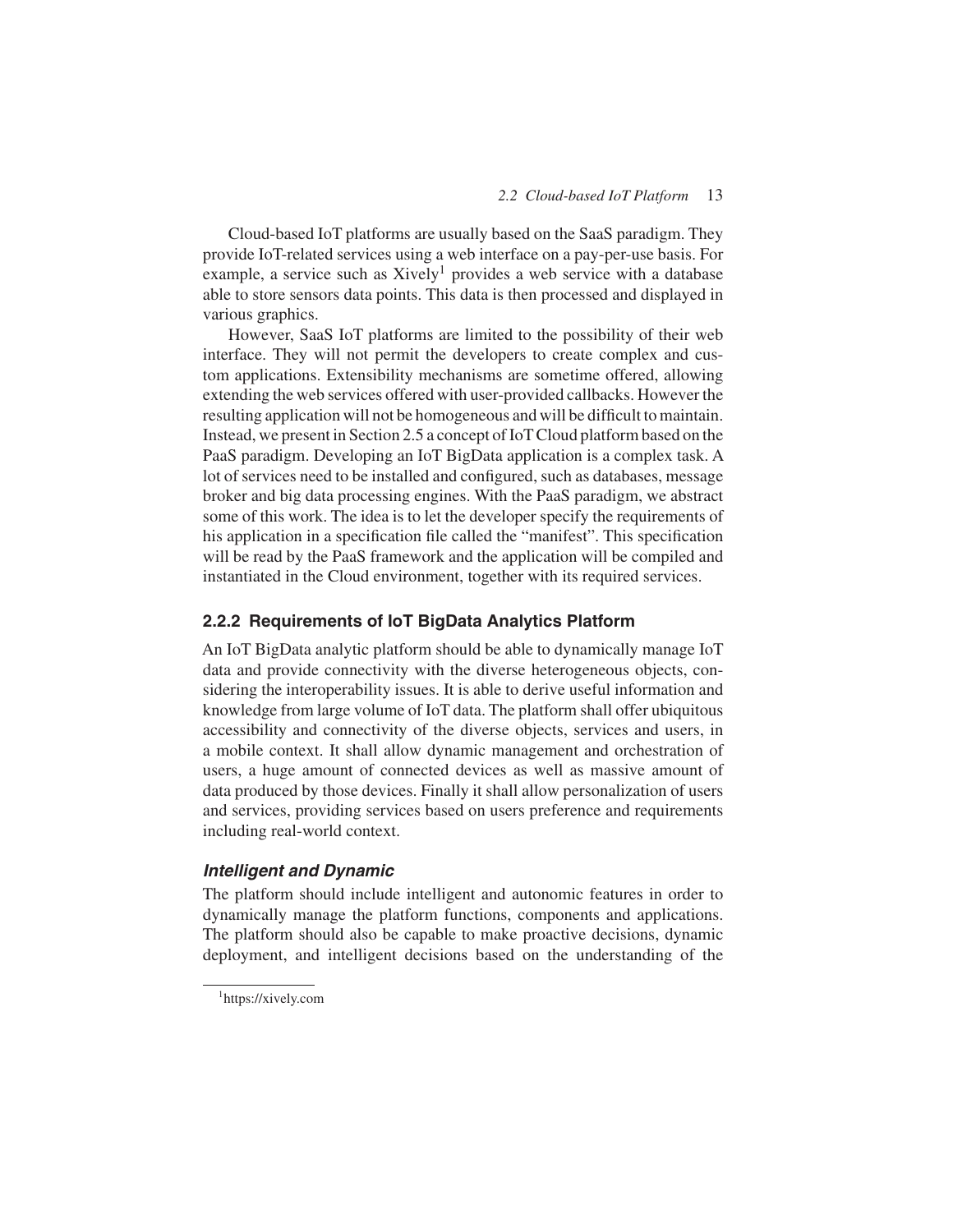context of the environments, users and applications requirements. The platform provides dynamic resources management for IoT, considering performance targets and constraints. This includes offloading workload from clients/hosts to the Cloud and dynamic resources and service migration, as presented in Section 2.6.

## *Distributed*

The platform includes distributed information processing and computing capabilities, distributed storage, distributed intelligence, and distributed data management capabilities. These capabilities should be distributed across smart devices, gateway/server and multiple cloud environments. The processing capability needs to be migrated closer to users, to save bandwidth.

#### *Scalable*

The platform needs to be scalable in order to address the needs of a variable number of the devices, services and users. The data management, storage and processing services need to be dimensioned dynamically.

#### *Real-Time*

The platform need to be able to process data in real-time, i.e. providing a fast analysis and responses for situations of urgency. A real-time data analysis platform needs to be able to prioritize urgent traffic and processing from nonurgent ones.

#### *Programmable*

The platform shall support programmable capabilities of IoT business and service logics, data warehouse scheme, template of data and service model.

#### *Interoperable*

The platform provides interoperability between the different IoT services and infrastructure. TheAPIs need to follow the existing standards. The components are published and maintained as Open Source software. The target is to deliver a common data model able to exploit both structured and unstructured data. In order to create multimodal and cross-domain smart applications, it is necessary to move from raw data to linked data and adopt unambiguous description of relevant information.

#### *Secure*

The platform shall include security and privacy by design. This includes different features like data integrity, localization, confidentiality, SLA. Holistic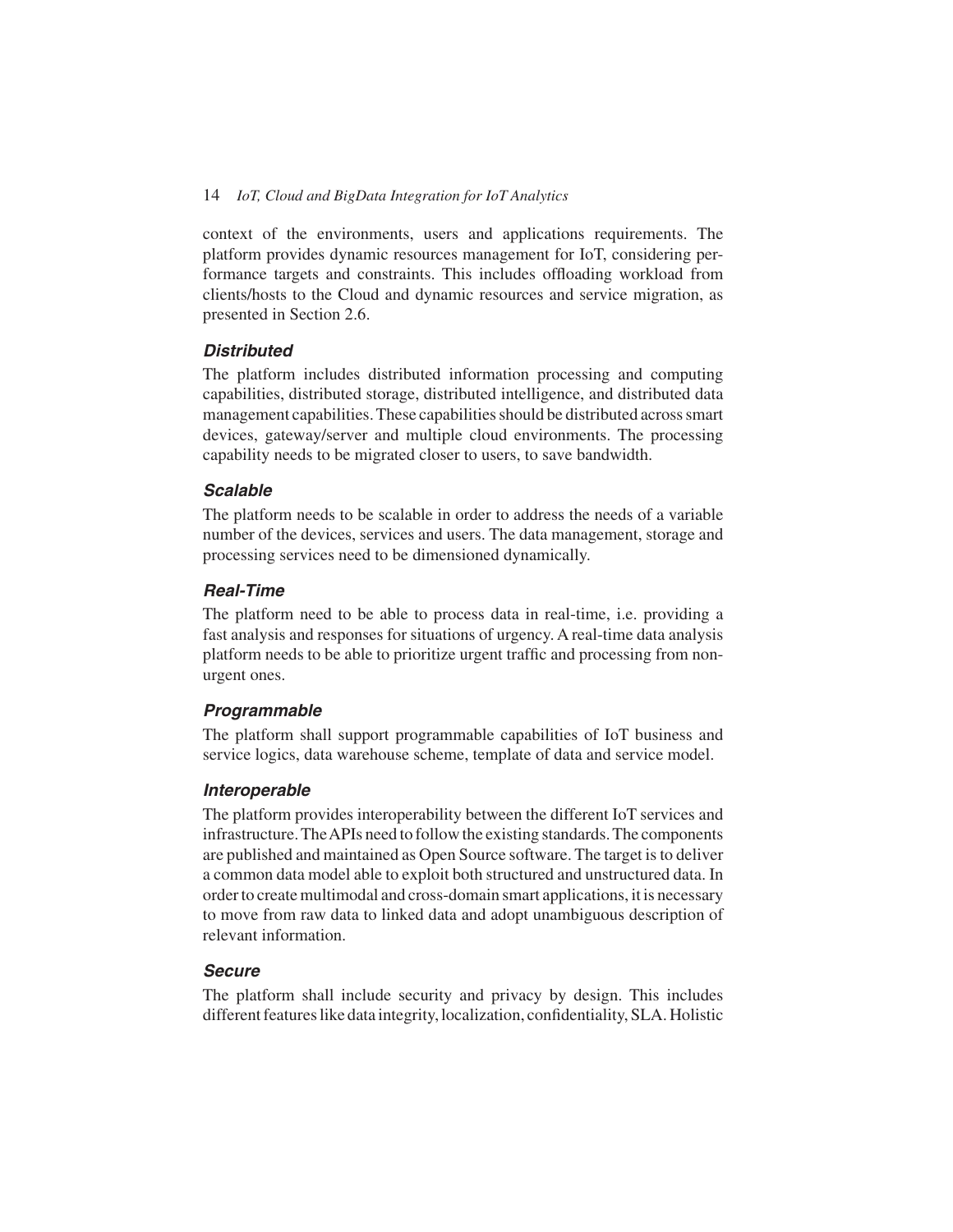approaches are required to address privacy & security issues across value chains.

## **2.2.3 Functional Architecture**

Our IoT platform solves key problems in IoT analytics, data management and visualization that have traditionally been developed within each application. Developers can easily embed the platform components into their applications saving the time, expertise and expense of building the components themselves. This enables application that would have been too costly and time-consuming to develop. The platform integrates easily with existing sensors, network infrastructure and end-user applications.

Figure 2.1 displays the functional overview of the BigData IoT platform. The topmost block represents the Cloud platform, the middle one is the network connectivity while the bottom one is the local deployment, including gateway and sensors. The following functional domains have been identified:

- The "Smart Applications" domain is the IoT application itself.
- The "Users Management" allows the management of the identification, roles and connections of users.
- The "Interoperable Service and Dynamic Workflow" domain allows application writing, deploying, hosting and execution.
- The "Processing and Analytic Engine", provides services of stream processing and data analytics.
- The "Network communication" domain provides the IoT connectivity.
- The "Embedded software" and Hardware domains represent the IoT gateway and sensors themselves.

## **2.3 Data Analytics for the IoT**

The amount of IoT data coming from real-world smart objects with sensing, actuating, computing and communication capabilities is exploding. The sensors and devices are more and more deployed, within more applications and across industries. This section first explores the characteristics of this data. It then presents several data analytics techniques able process this data.

## **2.3.1 Characteristics of IoT Generated Data**

The volume and quality of the data generated by IoT devices is very different from the traditional transaction-oriented business data. Coming from millions of sensors and sensor-enabled devices, IoT data is more dynamic,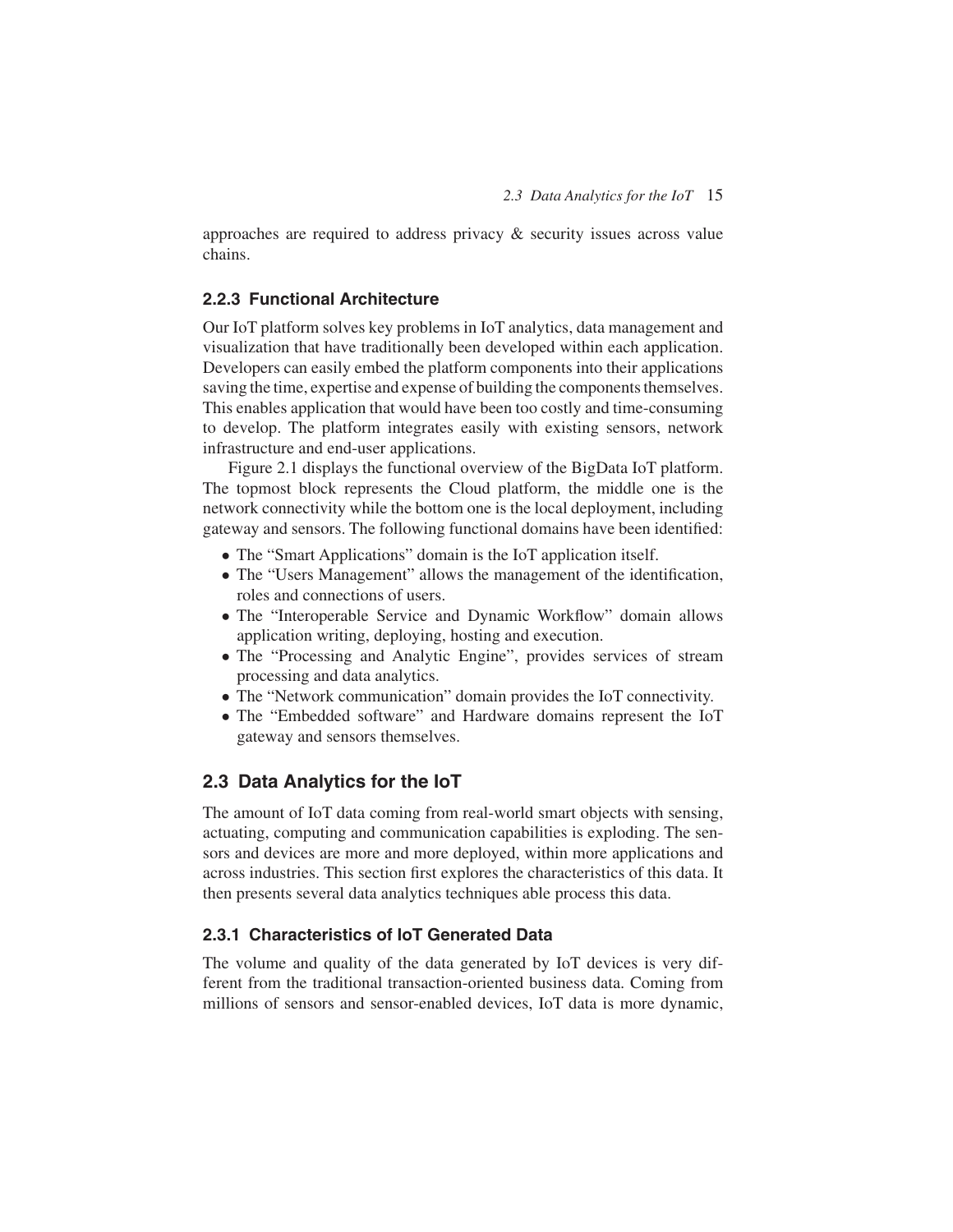

**Figure 2.1** Functional Architecture of IoT and Bigdata platform.

heterogeneous, imperfect, unprocessed, unstructured and real-time than typical business data. It demands more sophisticated, IoT-specific analytics to make it meaningful.

As illustrated in Figure 2.2, the BigData is defined by 4 "Vs", which are Volume, Velocity, Variety and Veracity. The first V is for a large volume of data, not gigabytes but rather thousands of terabytes. The second V is referencing data streams and real-time processing. The third V is referencing the heterogeneity of the data: structure and unstructured, diverse data models, query language, and data sources. The fourth V is defining the data uncertainty,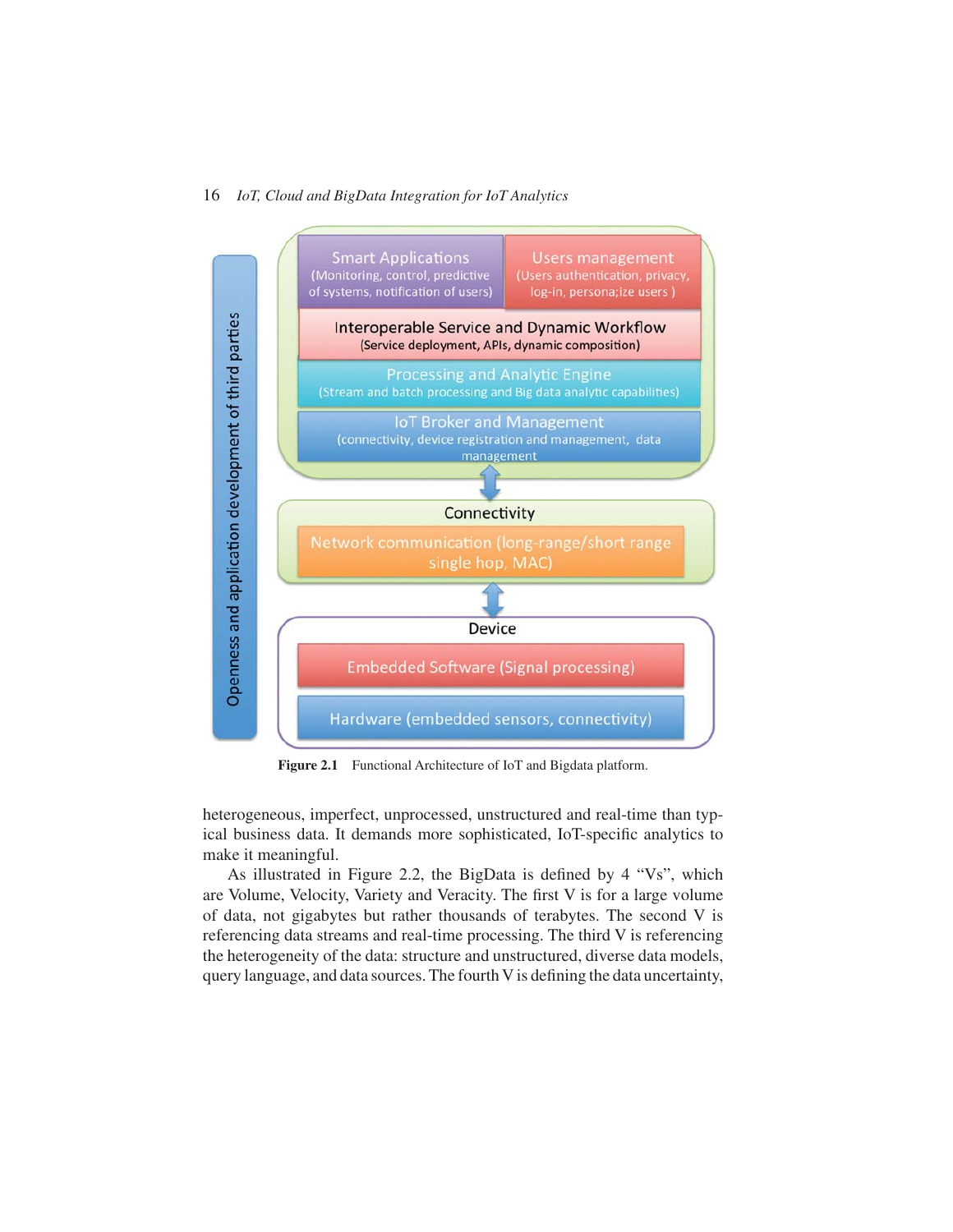#### *2.3 Data Analytics for the IoT* 17



Figure 2.2 BigData properties [4].

which can be due to data inconsistency, incompleteness, ambiguities, latency and lack of precise model.

The IoT faces all 4 Vs of the BigData challenges. However the velocity is the main challenge: we need to process in real-time the data coming from IoT devices. For example, medical wearable such as Electro Cardio Graphic sensors produce up to 1000 events per second, which is a challenge for real-time processing. The volume of data is another important challenge. For example General Electric gathers each day 50 million pieces of data from 10 million sensors. A wearable sensor produces about 55 million data points per day. In addition, IoT also faces verity and veracity BigData challenges.

## **2.3.2 Data Analytic Techniques and Technologies**

A cloud-based IoT analytics platform provides IoT-specific analytics that reduce the time, cost and required expertise to develop analytics-rich, vertical IoT applications. Platform's IoT-specific analytics uncover insights, create new information, monitor complex environments, make accurate predictions, and optimize business processes and operations. The applications of the IoT BigData Platform can be classified into four main categories i) deep understanding and insight knowledge ii) Real time actionable insight iii) Performance optimization and iv) proactive and predictive applications.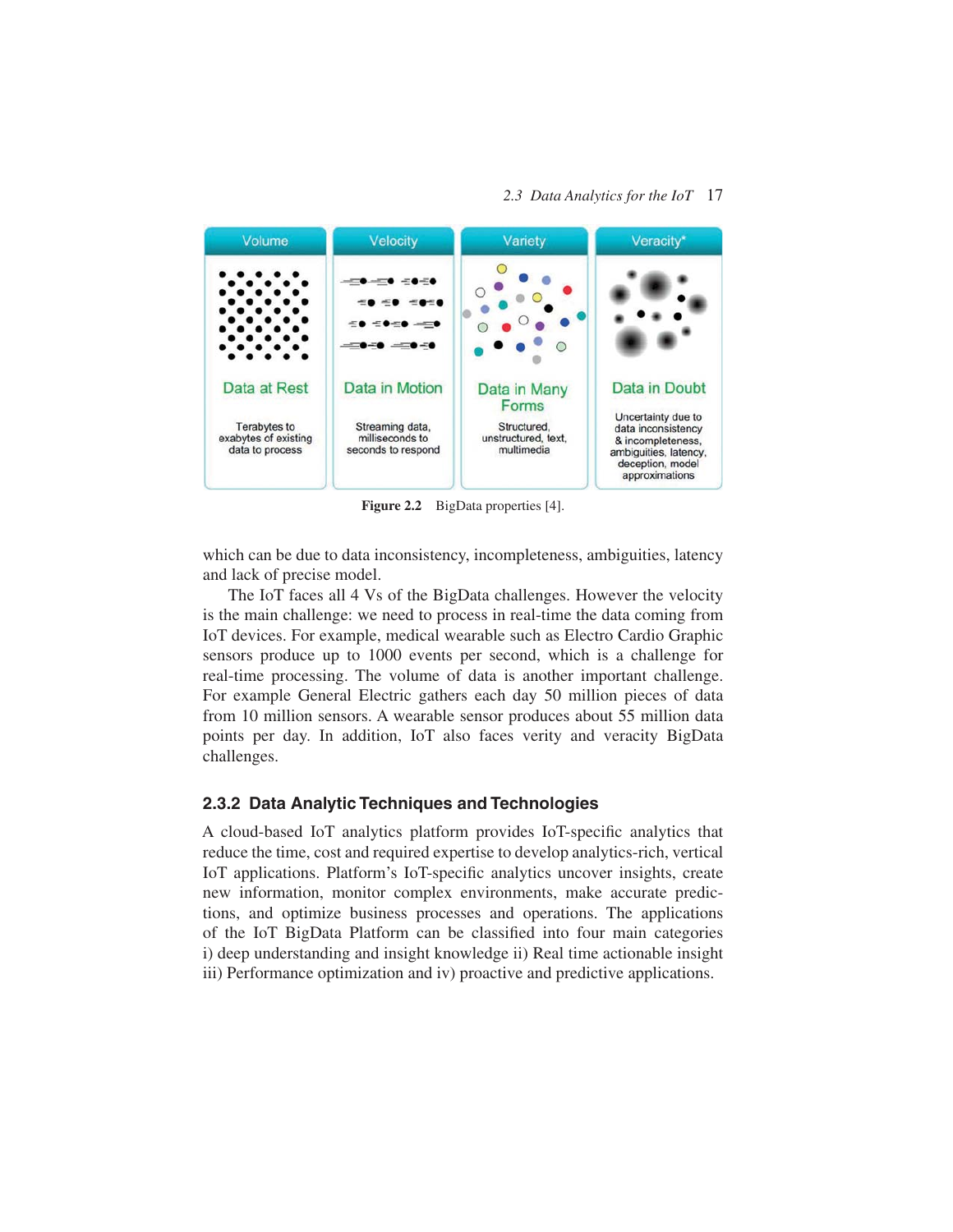

**Figure 2.3** IoT BigData applications.

In the following we provide various technologies allowing building such an IoT analytics platform.

#### *Batch Processing*

Batch processing supposes that the data to be treated is present in a database. The most widely used tool for the case is **Hadoop MapReduce**. MapReduce is a programming model and Hadoop an implementation, allowing processing large data sets with a parallel, distributed algorithm on a cluster. It can run on inexpensive hardware, lowering the cost of a computing cluster. The latest version of MapReduce is YARN, called also MapReduce 2.0. **Pig** provides a higher level of programming, on top of MapReduce. It has its own language, PigLatin, similar to SQL. Pig Engine parses, optimizes and automatically executes PigLatin scripts as a series of MapReduce jobs on a Hadoop cluster. Apache **Spark** is a fast and general-purpose cluster computing system. It provides high-levelAPIs in Java, Scala, Python and R, and an optimized engine that supports general execution graphs. It can be up to a hundred times faster than MapReduce with its capacity to work in-memory, allowing keeping large working datasets in memory between jobs, reducing considerably the latency. It supports batch and stream processing.

#### *Stream Processing*

Stream processing is a computer programming paradigm, equivalent to dataflow programming and reactive programming, which allows some applications to more easily exploit a limited form of parallel processing. **Flink** is a streaming dataflow engine that provides data distribution, communication and fault tolerance. It has almost no latency as the data are streamed in real-time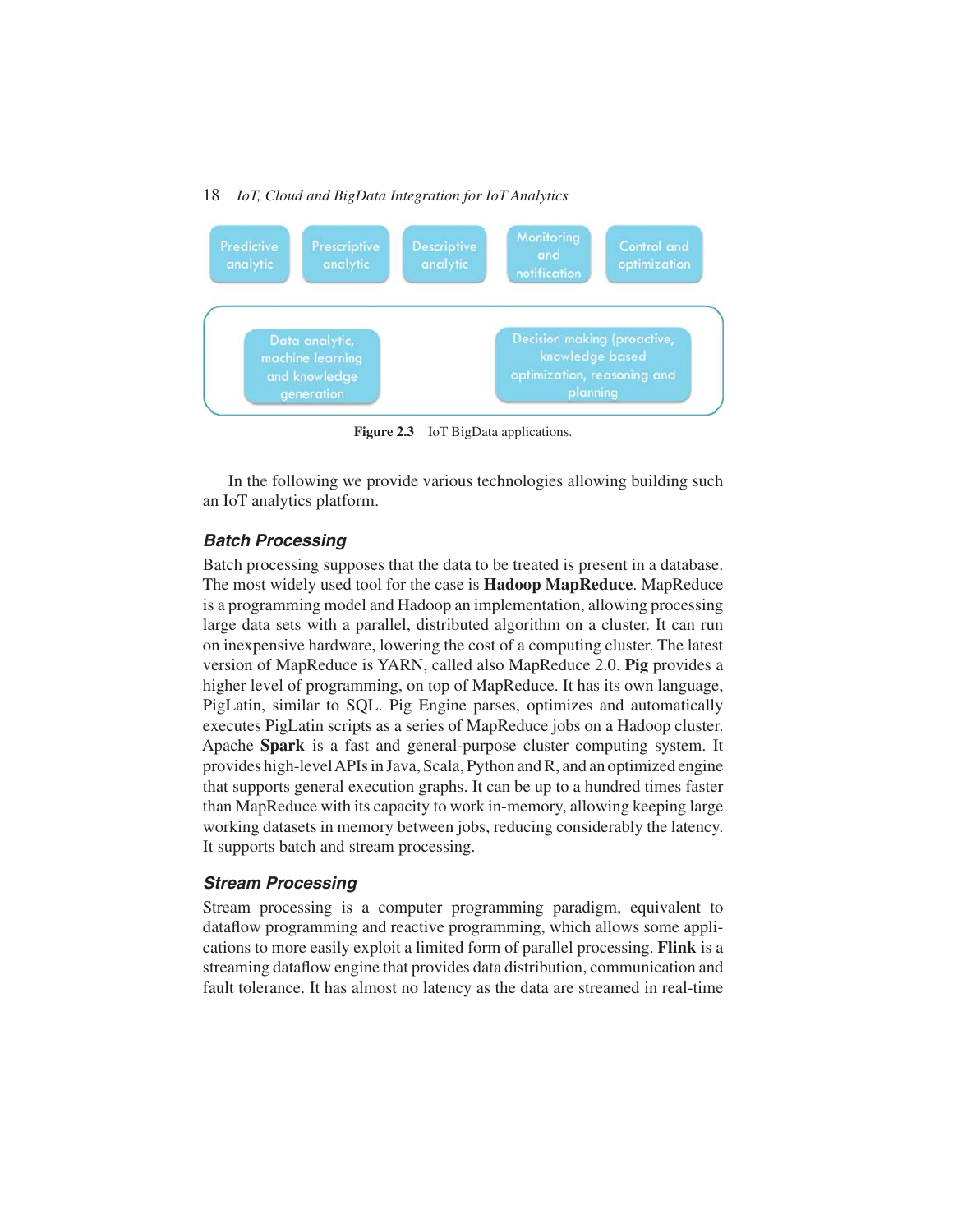(row by row). It runs on YARN and works with its own extended version of MapReduce.

#### *Machine Learning*

Machine learning is the field of study that gives computers the ability to learn without being explicitly programmed. It is especially useful in the context of IoT when some properties of the data collected need to be discovered automatically. Apache Spark comes with its own machine learning library, called **MLib**. It consists of common learning algorithms and utilities, including classification, regression, clustering, collaborative filtering, dimensionality reduction. Algorithms can be grouped in 3 domains of actions: Classification, association and clustering. To choose an algorithm, different parameters must be considered: scalability, robustness, transparency and proportionality. **KNIME** is an analytic platform that allows the user to process the data in a user-friendly graphical interface. It allows training of models and evaluation of different machine learning algorithms rapidly. If the workflow is already deployed on Hadoop, **Mahout,** a machine learning library can be used. Spark also has his own machine learning library called MLib.

**H20** is a software dedicated to machine-learning, which can be deployed on Hadoop and Spark. It has an easy to use Web interface, which makes possible to combine BigData analytics easily with machine learning algorithm to train models.

#### *Data Visualisation*

**Freeboard** offers simple dashboards, which are readily useable sets of widgets able to display data. There is a direct Orion Fiware connector. Freeboard offers a REST API allowing controlling of the displays. **Tableau Public** is a free service that lets anyone publish interactive data to the web. Once on the web, anyone can interact with the data, download it, or create their own visualizations of it. No programming skills are required. Tableau allows the upload of analysed data from .csv format, for instance. The visualisation tool is very powerful and allows a deep exploration the data. **Kibana** is an open source analytics and visualization platform designed to work with Elasticsearch. Kibana allows searching, viewing, and interacting with data stored in Elasticsearch indices. It can perform advanced data analysis and visualize data in a variety of charts, tables, and maps. **Elasticsearch** is a highly scalable open-source full-text search and analytics engine. It allows to store, search, and analyze big volumes of data quickly and in near real time.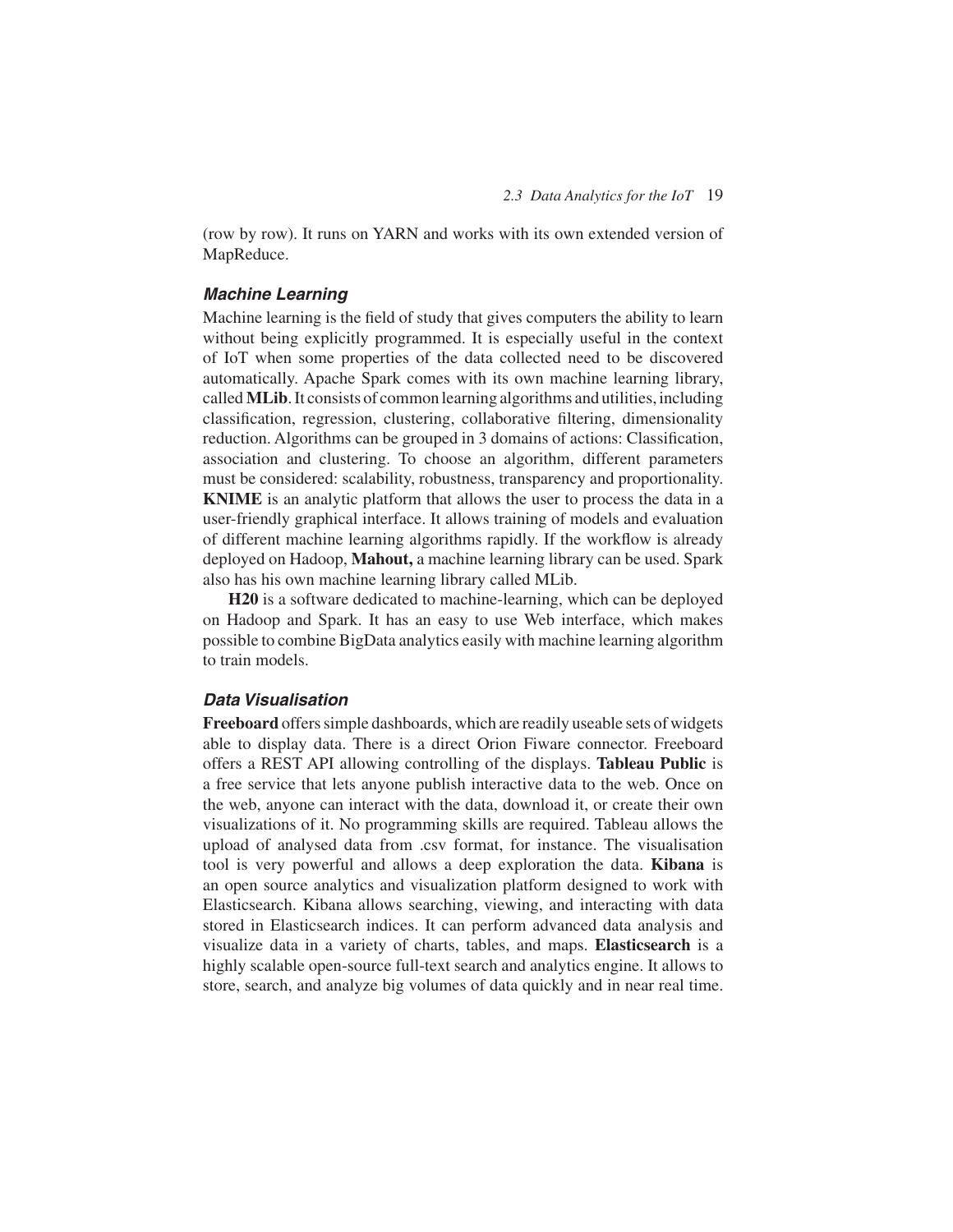It is generally used as the underlying engine/technology that powers applications that have complex search features and requirements. It provides a distributed, multitenant-capable full-text search engine with an HTTP web interface and schema-free JSON documents. It is really designed for real-time analytics, most commonly used with Flink or Spark streaming.

## **2.4 Data Collection Using Low-power, Long-range Radios**

Regarding the deployment of IoT devices in a large scale, it is still held back by technical challenges such as short communication distances. Using the traditional mobile telecommunications infrastructure is still very expensive (e.g., GSM/GPRS, 3G/4G) and not energy efficient for autonomous devices that must run on battery for months. During the last decade, low-power but short-range radio such as IEEE 802.15.4 radio have been considered by the WSN community with multi-hop routing to overcome the limited transmission range. While such short-range communications can eventually be realized on smart cities infrastructures where high node density with powering facility can be achieved, it can hardly be generalized for the large majority of surveillance applications that need to be deployed in isolated or rural environments. Future 5G/LTE standards do have the IoT orientation but these technologies and standards are not ready yet while the demand is already high.

Recent so-called Low-Power Wide Area Networks (LPWAN) such as those based on Sigfox<sup>TM</sup> or Semtech's LoRa<sup>TM</sup> [1] technology definitely provide a better connectivity answer for IoT as several kilometers can be achieved without relay nodes to reach a central gateway or base station. Most of longrange technologies can achieve 20 km or higher range in LOS condition and about 2 km in urban NLOS [2]. With cost and network availability constraints, LoRa technology, which can be privately deployed in a given area without any operator, has a clear advantage over Sigfox which coverage is entirely operator-managed. These low-power, long-range radio technologies will definitely allow a huge amount of sensors to be installed in remote area, thus augmenting the amount of data to be treated in the IoT Cloud platform.

#### **2.4.1 Architecture and Deployment**

The deployment of LPWAN (both operator-based and privately-owned scenarios) is centred on gateways that usually have Internet connectivity as shown in Figure 2.4. Although direct communications between devices are possible, most of IoT applications follow the gateway-centric approach with mainly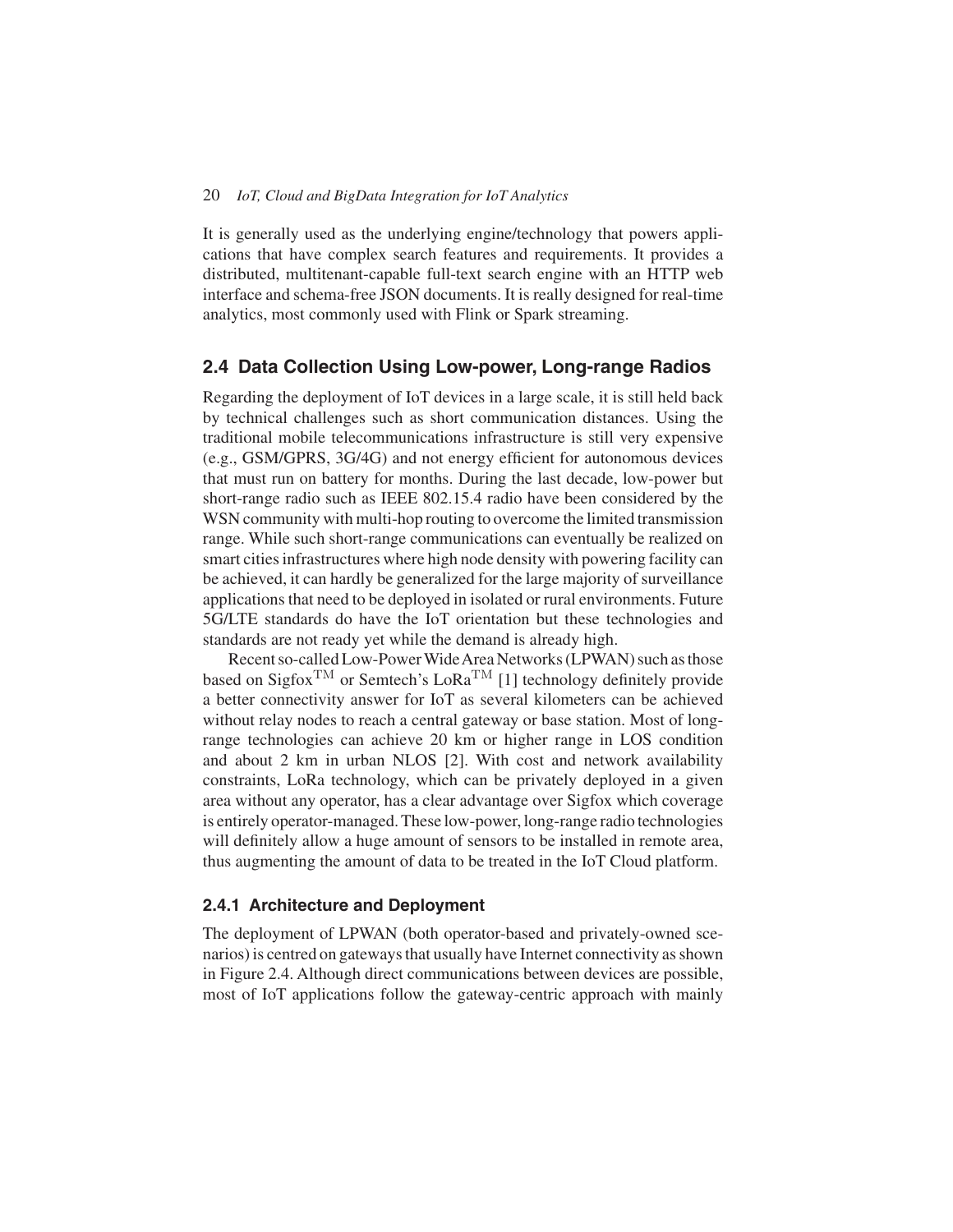

**Figure 2.4** Gateway-centric deployment.

uplink traffic patterns. In this typical architecture data captured by end-devices are sent to a gateway which will push data to well identified network servers. Then application servers managed by end-users could retrieve data from the network server. If encryption is used for confidentiality, the application server can be the place where data could be decrypted and presented to end-users.

The LoRa Alliance has issued the LoRaWAN specification [3] in a tentative for standardization of public, large-scale LoRa LPWAN infrastructures featuring multi-gateways and full network/application servers' architecture as previously depicted in Figure 2.4. This specification also defines the set of common channels for communications, the packet format, Medium Access Control (MAC) commands that must be provided and 3 end-devices classes depending on communication requirements. This architecture can however be greatly simplified for small, ad-hoc deployment scenarios where the gateway can directly push data to some servers or IoT-specific cloud platforms if properly configured.

#### **2.4.2 Low-cost LoRa Implementation**

The implementation of the full LoRaWAN specification requires gateways to be able to listen on several channels and LoRa settings simultaneously. Commercial gateways therefore use advanced concentrators chips capable of scanning up to 8 different channels: the SX1301 concentrator is typically used instead of the SX127x chip which is designed for end-devices. Commercial gateways cost several hundredth euros with the cost of the SX1301-capable board alone to be more than a hundred euro.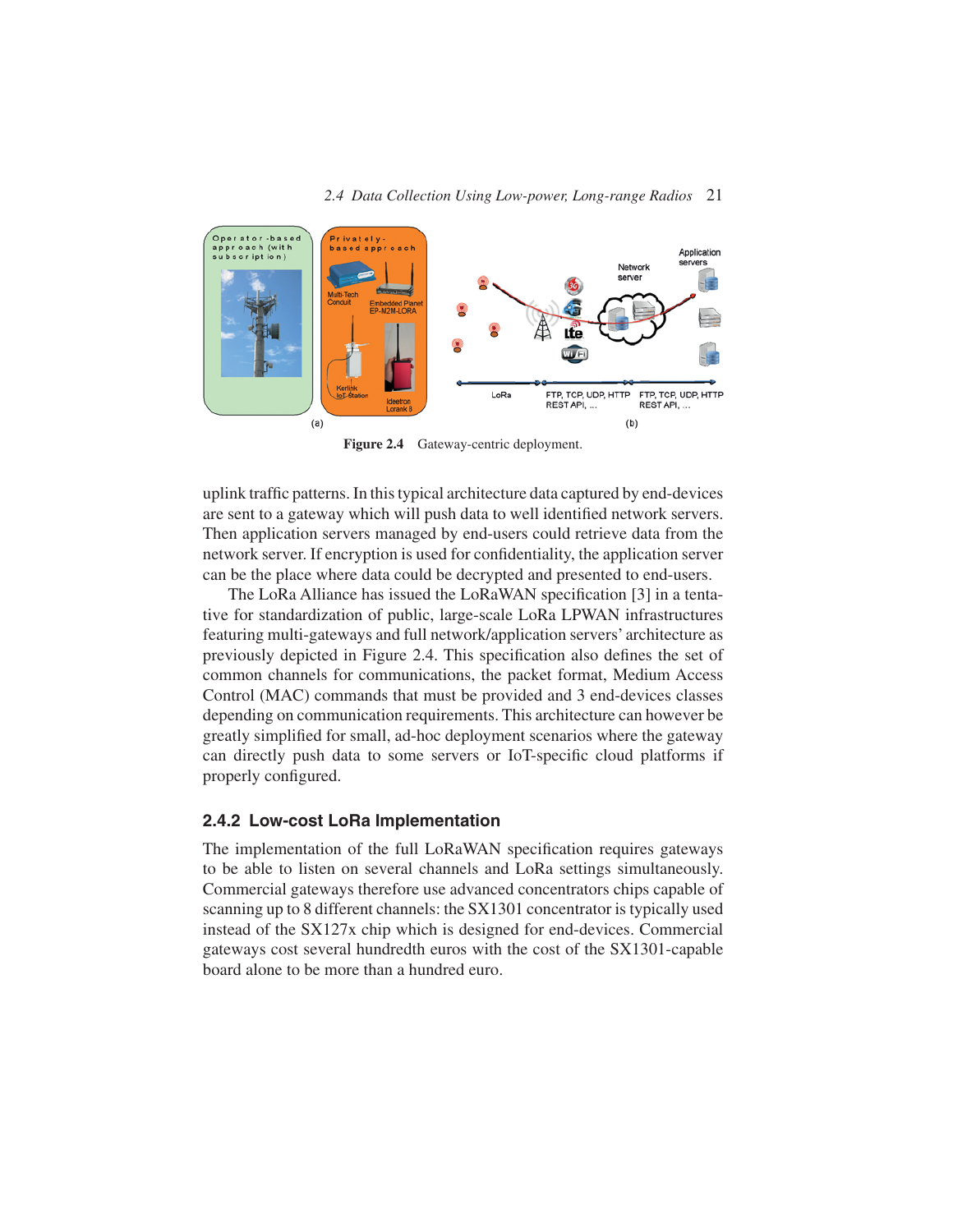

Figure 2.5 Low cost gateway from off-the-sheves components.

For many adhoc applications, it is however more important to keep the cost of the gateway low and to target small to medium size deployment scenario for various specific use cases instead of the large-scale, multi-purpose deployment scenarios defined by LoRaWAN. Note that even though several gateways can be deployed to serve several channel settings if needed. In many cases, this solution presents the advantage of being more optimal in terms of cost as incremental deployment can be realized and also offer a higher level of redundancy that can be an important requirement in developing countries for instance.

Our LoRa gateway could be qualified as "single connection" as it is built around an SX1272/76, much like an end-device would be. The cost argument, along with the statement that too integrated components are difficult to repair and/or replace in the context of developing countries, also made the "off-theshelves" design orientation an obvious choice. Our low-cost gateway is based on a Raspberry PI (1B/1B+/2B/3B) which is both a low-cost (less than 30 euro) and a reliable embedded Linux platform. Our long-range communication library supports a large number of LoRa radio modules (most of SPI-based radio modules). The total cost of the gateway can be as low as 45 euro.

Together with the "off-the-shelves" component approach, the software stack is completely open-source: (a) the Raspberry runs a regular Raspian distribution; (b) our long range communication library is based on the SX1272 library written initially by Libelium and (c) the lora gateway program is kept as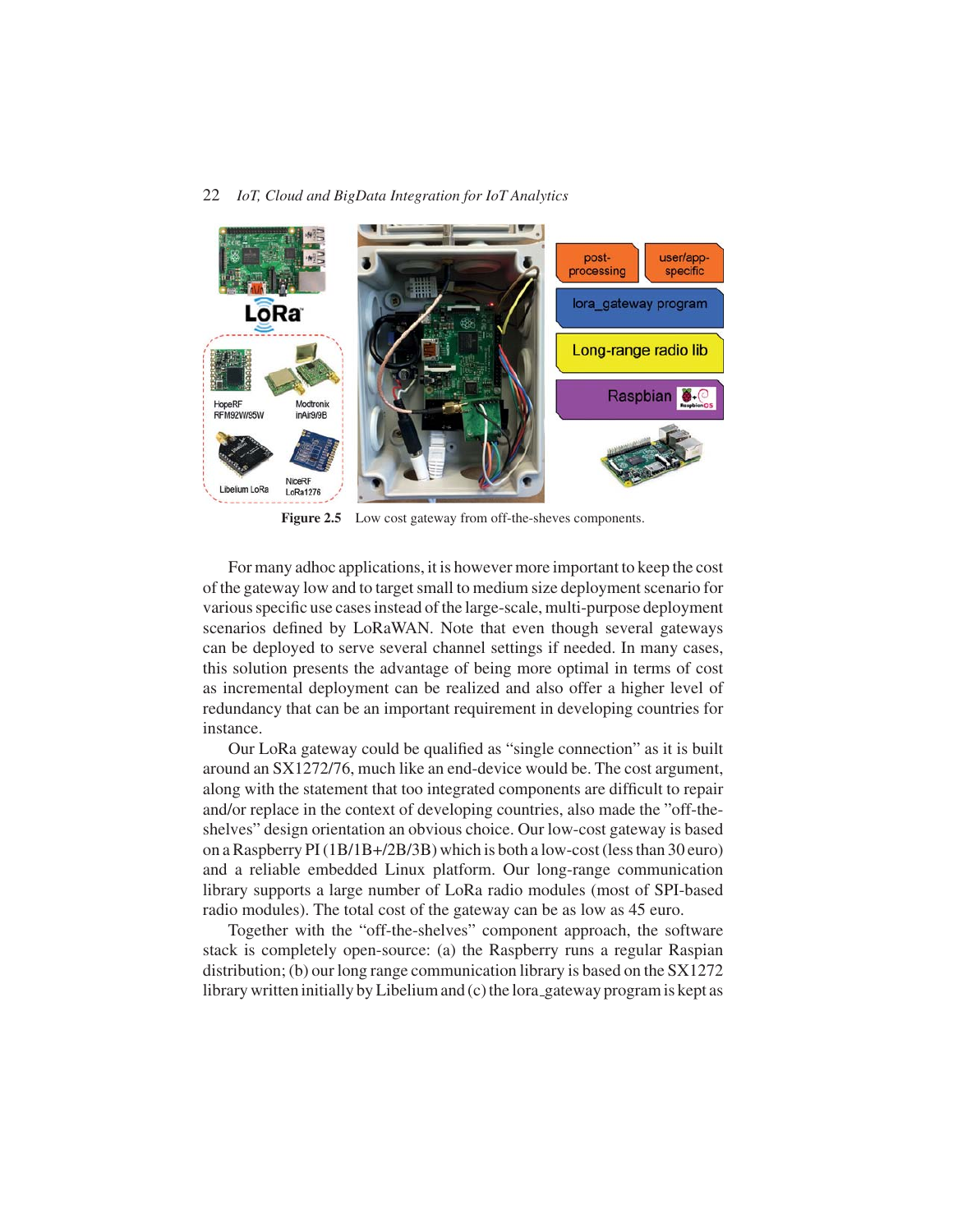simple as possible. We improved the original SX1272 library in various ways to provide enhanced radio channel access (CSMA-like with SIFS/DIFS) and support for both SX1272 and SX1276 chips. We believe the whole architecture and software stack are both robust and simple for either "out-of-the-box" utilization or quick customization by third parties.

We tested the gateway in various conditions for several months with a DHT22 sensor to monitor the temperature and humidity level inside the case. Our tests show that the low-cost gateway can be deployed in outdoor conditions with the appropriate casing. Although the gateway should be powered, its consumption is about 350 mA for an RPIv3B with both WiFi and Bluetooth activated.

## **2.5 WAZIUP Software Platform**

The WAZIUP project, namely the Open Innovation Platform for IoT-BigData in Sub-Saharan Africa is a collaborative research project using cutting edge technology applying IoT and BigData to improve the working conditions in the rural ecosystem of Sub-Saharan Africa. First, WAZIUP operates by involving farmers and breeders in order to define the platform specifications in focused validation cases. Second, while tackling challenges which are specific to the rural ecosystem, it also engages the flourishing ICT ecosystem in those countries by fostering new tools and good practices, entrepreneurship and start-ups. Aimed at boosting the ICT sector, WAZIUP proposes solutions aiming at long term sustainability.

The consortium of WAZIUP involves 7 partners from 4 African countries and partners from 5 EU countries combining business developers, technology experts and local Africa companies operating in agriculture and ICT. The project involves also regional hubs with the aim to promote the results to the widest base in the region.

## **2.5.1 Main Challenges**

The WAZIUP Cloud platform needs to face a number of challenges. Those challenges are related to the specific environment in which the platform will be deployed, and the need of its end users. First of all, we identified that farmers in Sub-Saharan Africa are lacking data on culture status. For instance, parameters such as potassium and nitrogen levels are very useful for precision farming. Secondly, farmers are lacking actionable information on the condition of the farm. This actionable information can be displayed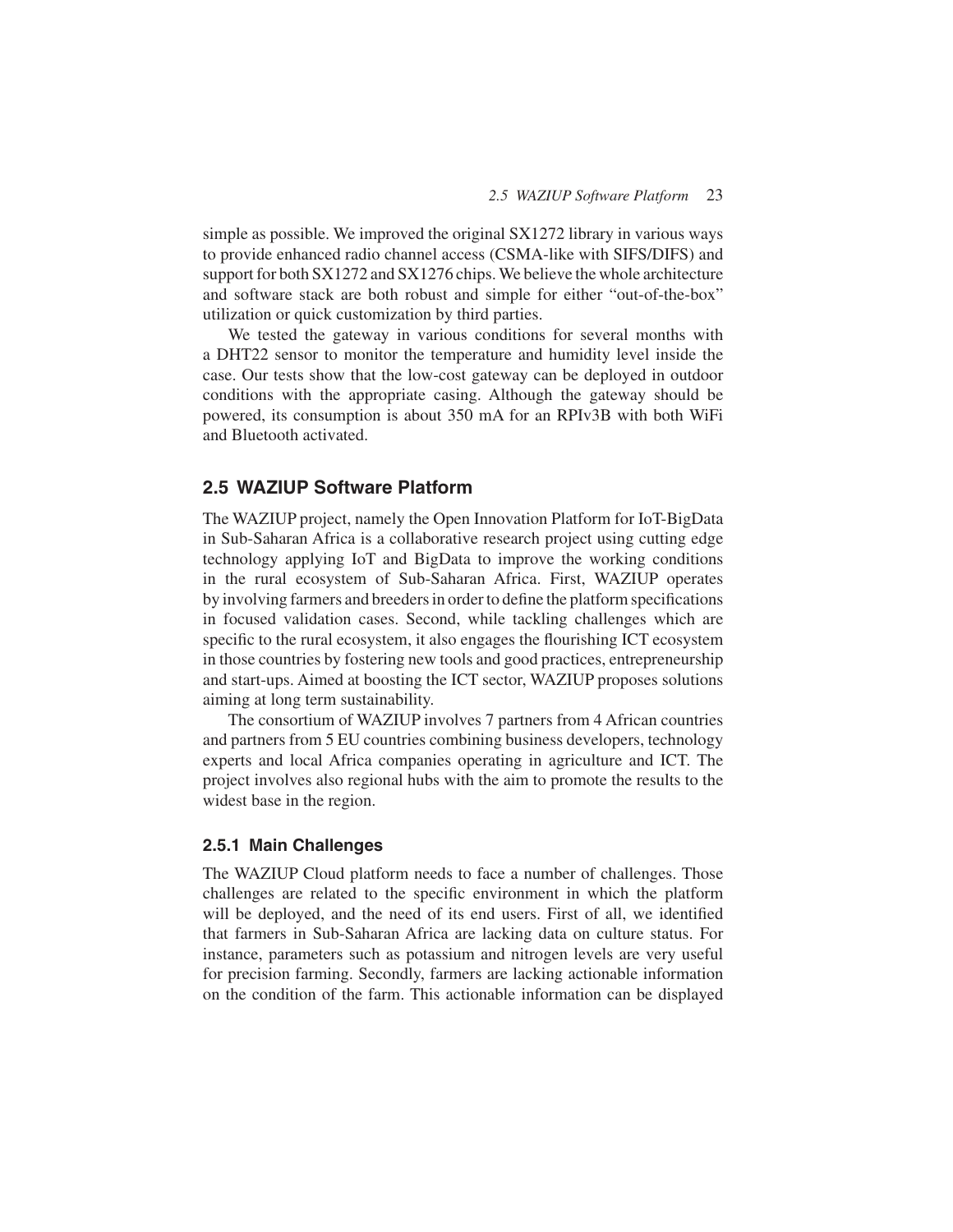in the form of alerts, forecasts and recommendations. An example of such a service is a recommendation on the water levels needed for irrigation, taking into accounts the weather forecasts. On a larger scale, governments and institutions are lacking information and statistics on their territory. An example is geographical statistics on the spreading of a disease in a country.

On a more technical level, we noticed that most rural African users have mobile phones, but not always smart phones. Furthermore, 3G is not always present in rural areas. Internet and grid connection can also be intermittent. Lastly, a huge challenge that the WAZIUP platform should address is the cost of IoT devices, application development and application hosting.

## **2.5.2 PaaS for IoT**

As introduced before, PaaS framework will compile an application from its source code, and then deploy it inside lightweight virtual machines, or containers. This compilation and deployment is done with the help of a file called the manifest, which allows the developer to describe the configuration and resource needs for his application. The manifest file will also describe the services that the application requires and that the platform will need to provision.

The idea of WAZIUP is to extend the paradigm of the PaaS to IoT. Indeed, developing an IoT BigData application is a complex task. A lot of services need to be installed and configured, such as databases and complex event processing engines. Furthermore, it requires an advanced knowledge and skills in programing of embedded devices, of data stream processors, of advanced data analytics, and finally of GUIs and user interactions.We propose to abstract those skills using the PaaS paradigm.

Figure 2.6 shows the PaaS deployment in WAZIUP. Traditional PaaS environment are usually installed on top of IaaS (in blue in the picture). The blue boxes are physical servers, respectively the Cloud Controller and one Compute node. The PaaS environment is then installed inside the IaaS V Ms, in green in the picture. We use Cloud Foundry as a PaaS framework. It comes with a certain number of build packs, which and programming languages compilers and run time environments. It also provides a certain number of preinstalled services such as MongoBD or Apache Tomcat. The manifest file, showed on the right hand side, provide a high-level language that allows describing which services to instantiate. We propose to extend this language to IoT and BigData services: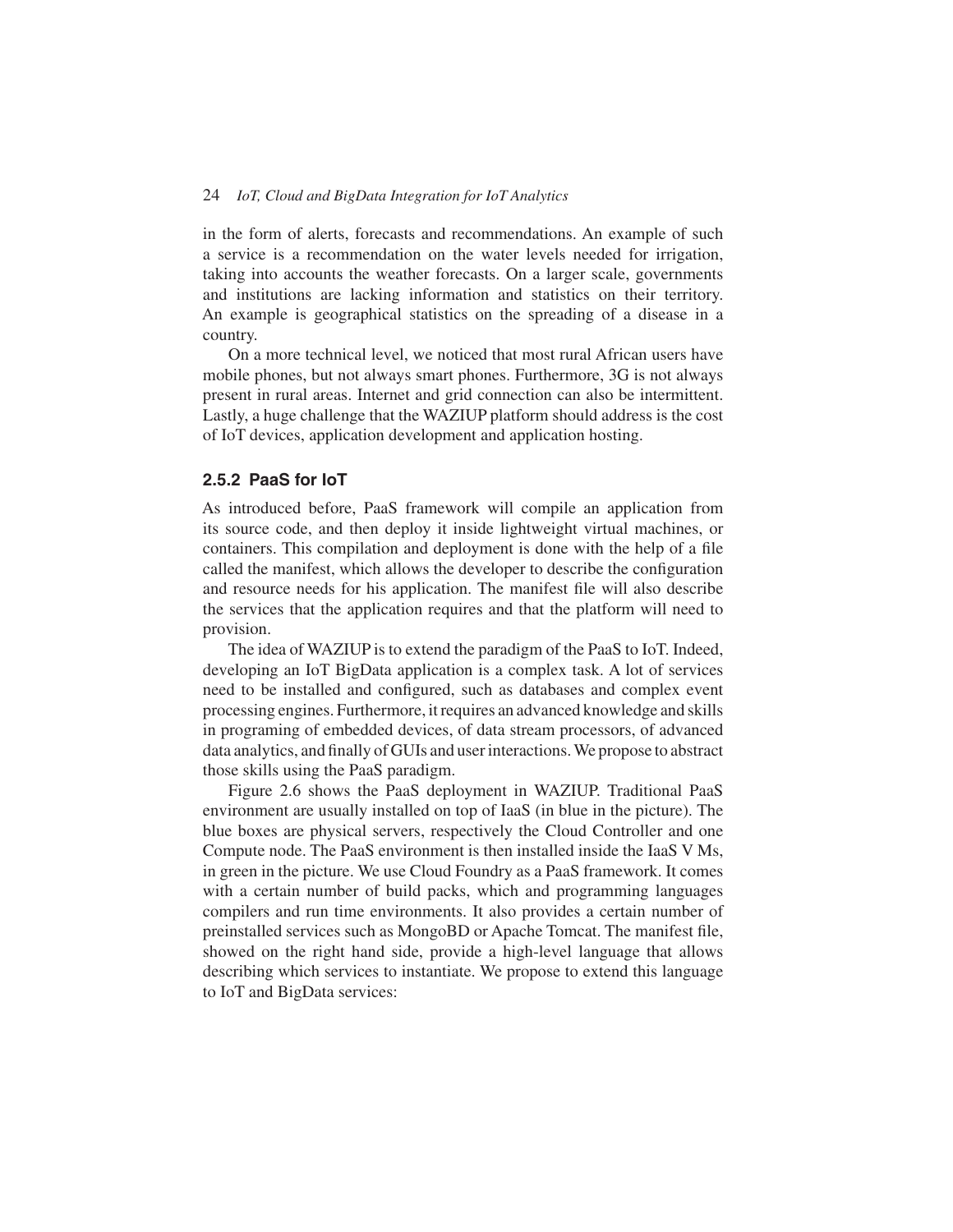#### *2.5 WAZIUP Software Platform* 25



**Figure 2.6** PaaS deployment extended for IoT in WAZIUP.

- Data stream and message broker
- CEP engines
- Batch processing engines
- Data visualization engines

Furthermore, we propose to include in the manifest a description of the IoT sensors that are required by the application. This query includes data such as the sensor type, location and owner. The manifest also includes the configuration of the sensors. The application will then be deployed both in the global Cloud and in the local Cloud.

#### **2.5.3 Architecture**

Figure 2.7 presents the fullWAZIUP architecture. There are 4 silos (from left to right):Application development, BigData platform, IoT platform, Sensors and data sources. The first silo involves the development of the application itself. A rapid application development (RAD) tool can be used, such as Node-Red. The user provides the code source of the application, together with the manifest. As a reminder, the manifest describes the requirements of the application in terms of:

- Computation needs (i.e. RAM, CPU, disk).
- Reference to data sources (i.e. sensors, internet sources . . .).
- BigData engines needed (i.e. Flink, Hadoop . . .).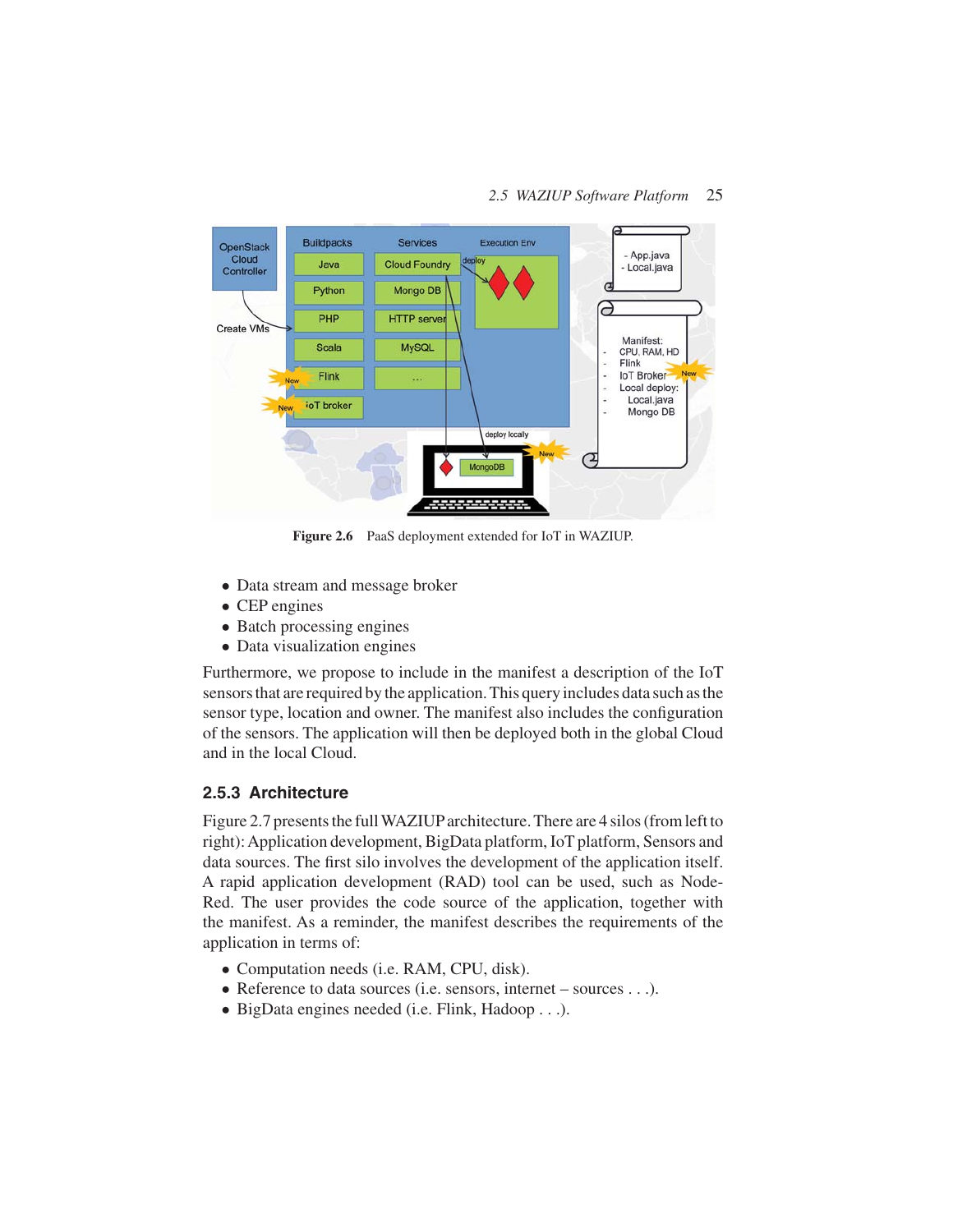

**Figure 2.7** WAZIUP architecture.

- Configuration of sensors (i.e. sampling rate).
- Local and global application deployment.

The application source code, together with the manifest, is pushed to the WAZIUP Cloud platform by the user. The orchestrator component will read the manifest and trigger the compilation of the application. It will then deploy the application in the Cloud execution environment. It will also instantiate the services needed by the application, as described in the manifest. The last task of the orchestrator is to request the sensor and data sources connections from the IoT components of the architecture. The sensor discovery module will be in charge of retrieving a list of sensors that matches the manifest description.

On the left side of the diagram, the sensor owners can register their sensors with the platform. External data sources such as Internet APIs can also be connected directly to the data broker. The sensors selected for each application will deliver their data to the data broker, through the IoT bridge and preprocessor. This last component is in charge of managing the connection and configuration of the sensors. Furthermore, it will contain the routines for preprocessing the data transmitted, such as cleaning, extrapolating, aggregating and averaging data points.

#### **2.5.4 Deployment**

WAZIUP will be deployed and accessed in an African context, where internet access is sometime scarce. WAZIUP therefore has a very strong constraint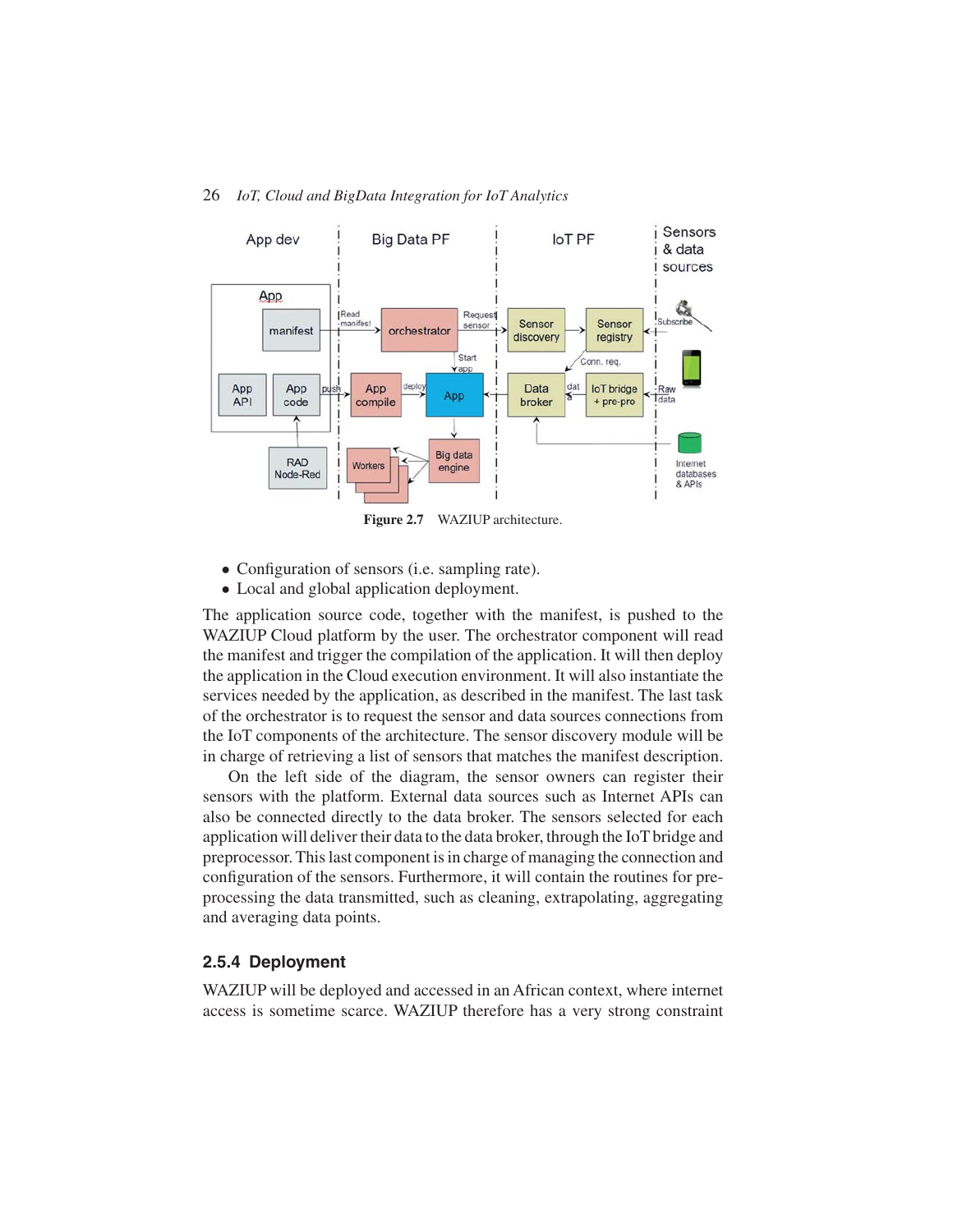regarding low internet connectivity. To fulfil this requirement, we propose a Cloud structure in two parts: the *global Cloud* and the *local Cloud*. The global Cloud corresponds to the Cloud in the traditional sense. The local Cloud corresponds to the gateway and an optional connected computer. The idea of WAZIUP is to extend the PaaS concept to the local Cloud.

Atypical WAZIUP deployment is illustrated in Figure 2.8. On the left hand side of the picture, the application is designed by the developer, together with the manifest file. It is pushed on theWAZIUPCloud platform. The orchestrator then takes care of compiling and deploying the application in the various Cloud execution environments. Furthermore, the orchestrator drives the instantiation of the services in the Cloud, according to the manifest. The manifest is also describing which part of the application need to be installed locally, together with corresponding services. The local application can then connect to the gateway and collect data from the sensors.

## **2.6 iKaaS Software Platform**

The iKaaS platform combines ubiquitous and heterogeneous sensing, BigData and cloud computing technologies in a platform enabling the Internet of Things process consisting of continuous iterations on data ingestion, data storage, analytics, knowledge generation and knowledge sharing phases, as foundation service provision.



**Figure 2.8** WAZIUP local and global deployment.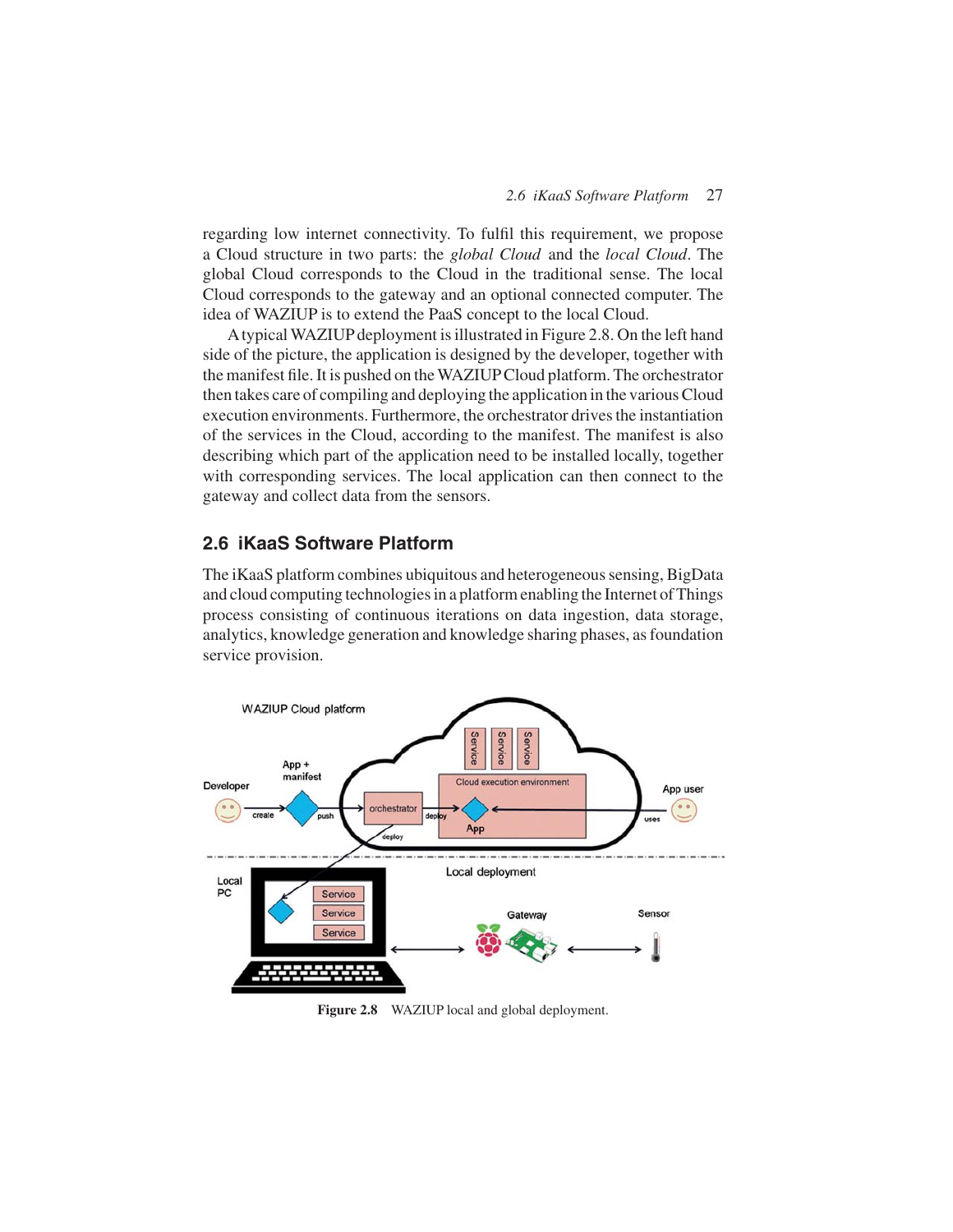The iKaaS platform consists of two distinct Cloud ecosystems: the *Local Cloud* and the *Global Cloud*. More specifically:

- A Local Cloud provides requested services to users in a limited geographical area. It offers additional processing and storage capability to services. It is created on-demand, and comprises appropriate computing, storage and networking capabilities.
- The Global Cloud is seen in the "traditional" sense, as a construct with on-demand and elastic processing power and storage capability. It is a "backbone infrastructure", which increases the business opportunities for service providers, the ubiquity, reliability and scalability of service provision.

Local Clouds can involve an arbitrarily large number of nodes (sensors, actuators, smartphones, etc.). The aggregation of resources comprises sufficient processing power and storage space. The goal is to serve users of a certain area. In this respect, a Local Cloud is a virtualised processing, storage and networking environment, which comprises IoT devices in the vicinity of the users. Users will exploit the various services composed of the Local Cloud's devices' capabilities. For example, a sensor and its gateway equipped with the iKaaS platform.

The Global Cloud allows IoT service providers to exploit larger scale services without owning actual IoT infrastructure.

The iKaaS Cloud ecosystem will encompass the following essential functionality:

- Consolidated service-logic, resource descriptions and registries will be parts of the Global Cloud. These will enable the reuse of services. Practically, a set of registries will be developed and pooling of service logic and resources will be enabled.
- Autonomic service management will be part, firstly, of the Global Cloud, and, then, in the Local Clouds. This functionality will be in charge of (i) dynamically understanding the requirements, decomposing the service (finding the components that are needed); (ii) finding the best service configuration and migration (service component deployment) pattern; (iii) during the service execution, reconfiguring the service, i.e., conducting dynamic additions, cessations, substitutions of components.
- Distributed data storage and processing is anticipated for the structure of global and local clouds. This means capabilities for efficiently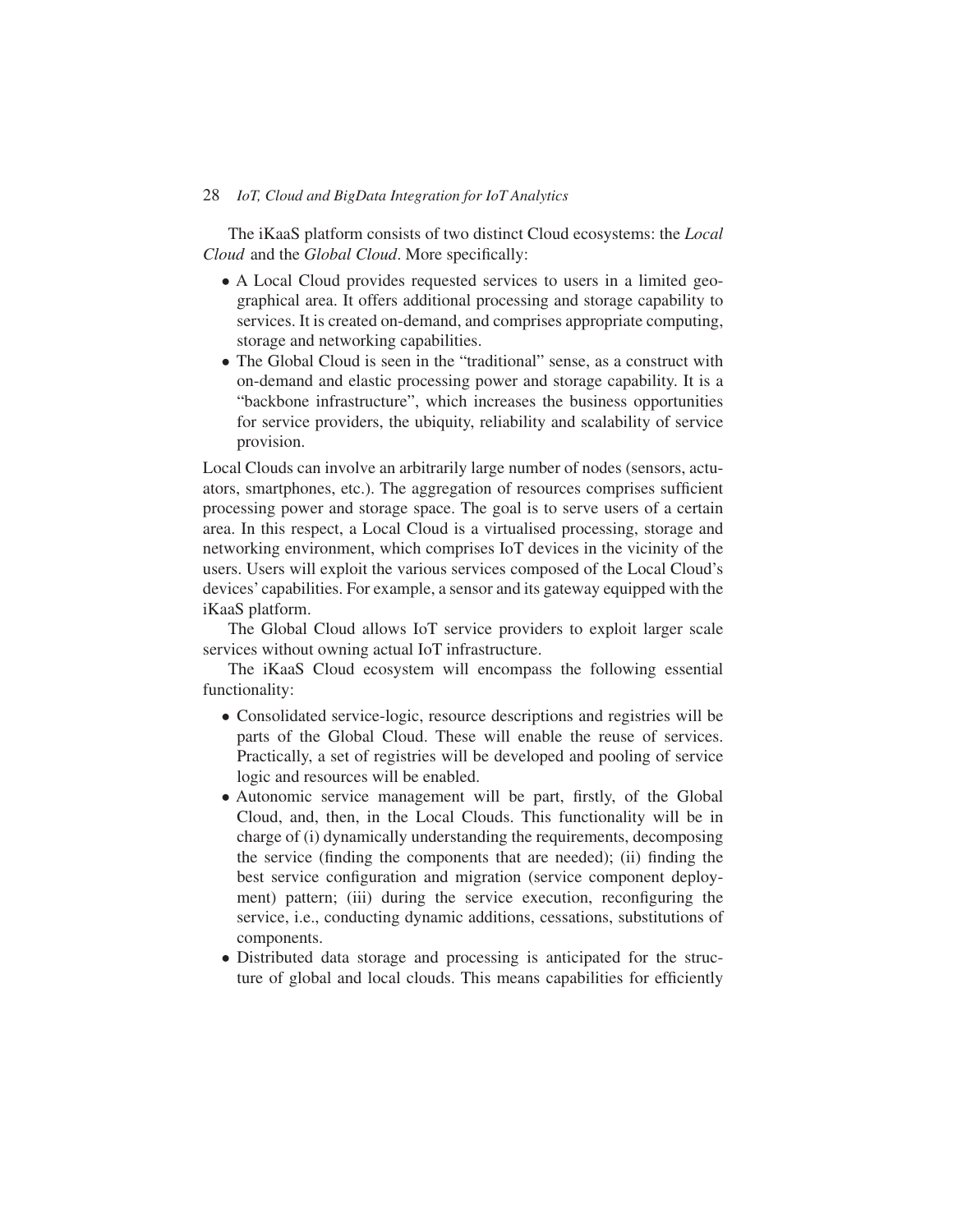communicating, processing and storing massive amounts of, quicklyemerging, versatile data (i.e., "BigData"), produced by a huge number of diverse IoT devices.Another important capability will be the derivation of information and knowledge (e.g., on device behaviour, service provision, user aspects, etc.), while ensuring security and privacy, which are top concerns.

• Knowledge as a service (KaaS) will be primarily part of the Global Cloud. This area will cover: (i) device behaviour aspects; (ii) the way services have been provided (e.g., through which IoT resources) and the respective quality levels; (iii) user preferences.

As can be seen the iKaaS functionality will determine the optimal way to offer a service. For instance service components may need to be migrated as close as possible to the required (IoT) data sources. IoT services may need generic service support functionality that is offered within the Cloud, and, at the same time, they do rely on local information (e.g., streams of data collected by sensors in a given geographic area), therefore, the migration of components close to the data sources will help in the reduction of the data traffic.



**Figure 2.9** iKaaS platform.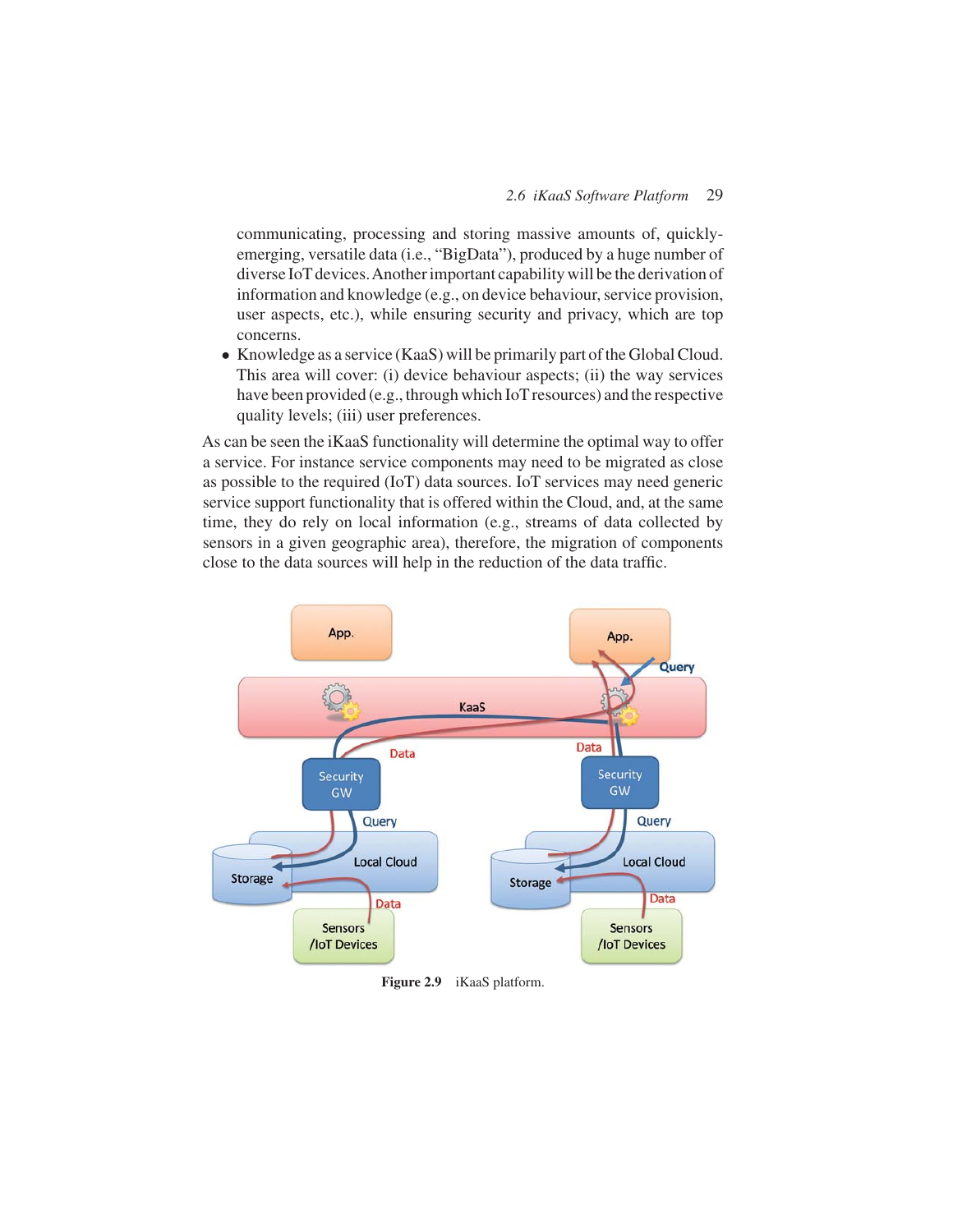#### **2.6.1 Service Orchestration and Resources Provisioning**

The platform offers mechanisms that autonomously analyse application requirements, user preferences and Cloud resources and accordingly decide upon the most appropriate deployment of services. The most appropriate deployment must achieve the best balance between system performance, quality of service and cost. In this context, services may be decomposed into smaller components, based on the current situation and information on data sources, in order to be migrated and executed in a "Local Cloud", near the data sources, following the Hadoop maxim that "*Moving Computation is Cheaper than Moving Data*". Alternatively, services may be deployed and executed in the Global Cloud. Furthermore, this mechanism will facilitate the notion of "Everything as a Service", and attached gateway to host and process services on-demand, by means of service migration instead of being limited to predefined services. The local IoT Gateway may act as part of a "Local Cloud" on an on-demand basis in coordination with the Global Cloud, provided that the Local Cloud has sufficient resources to process and execute the service.

The platform uses a model that allows the service to be analysed and decomposed into a certain number of sub-components according to application requirements, user preferences including privacy constraints, policies, system state and data sources location. The service sub-components are then migrated to either Local Clouds, to be computed near the data sources (e.g., sensors) or into the Global Cloud, to take advantage of the extensive computing power and storage available. The optimal distribution is decided with the aim of achieving the best balance between overall system performance (network traffic, computing load), quality of services (prompt and accurate delivery of service result) and service costs.

#### **2.6.2 Advanced Data Processing and Analytics**

Information stream processing algorithms and mechanisms offer on-the-fly analysis of volatile data coming from the distributed sensing infrastructure. In addition, the platform includes off-line BigData analytics over persistent data capable of uncovering hidden patterns and unknown correlations. This will allow feeding with contents the envisaged knowledge service platform.

The iKaaS platform includes the analysis of the requirements and challenges posed by those information stream processing and knowledge acquisition scenarios to the provision of a set of IoT and BigData services over cloud and network infrastructures.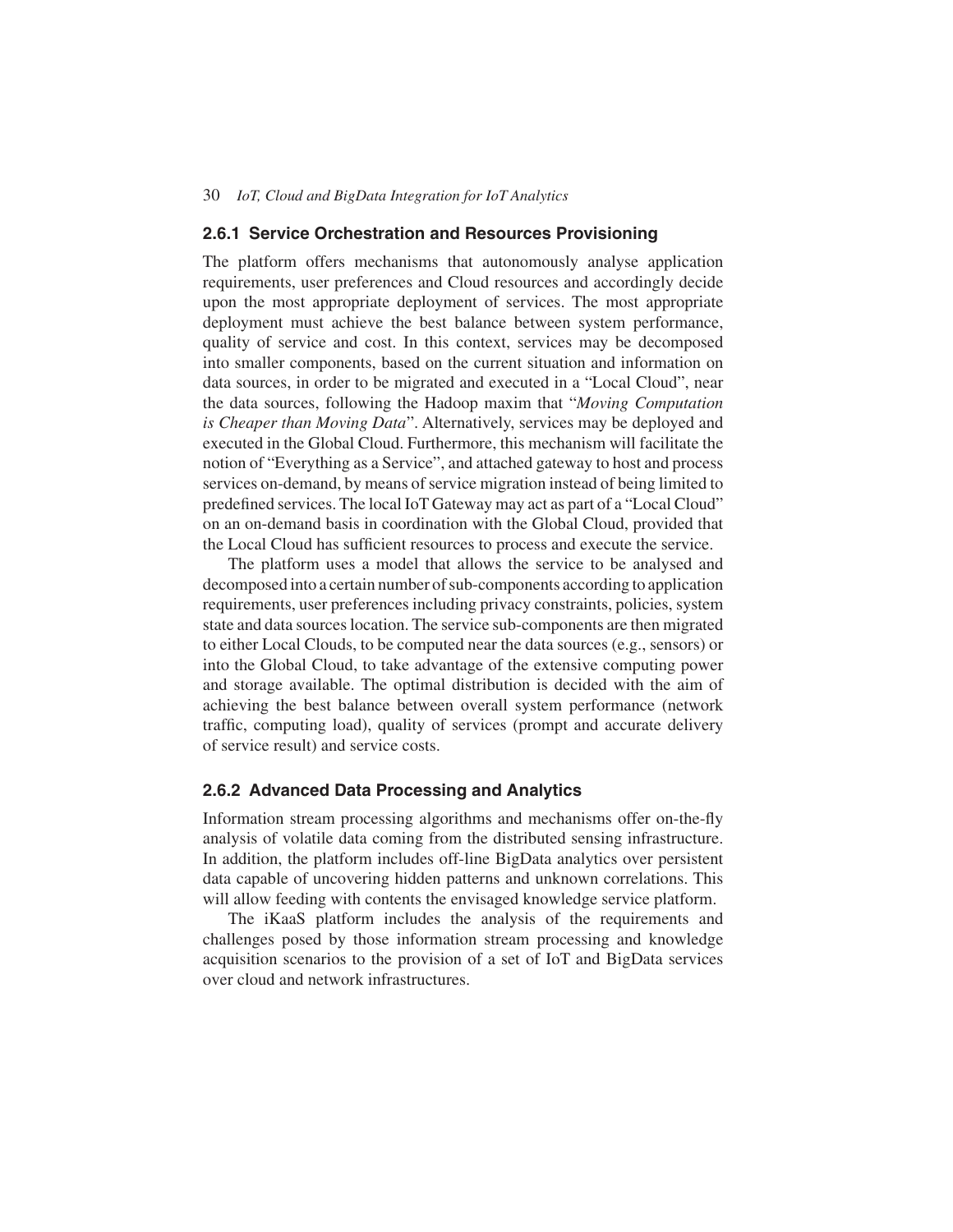The provision of those services comprises processing capabilities, covering the knowledge acquisition lifecycle. This lifecycle goes from the aggregation of heterogeneous data, through information stream processing services and visualization services, to the derivation of knowledge and experience. Special attention will be paid to the consolidation of existing approaches and to the design of complementary solutions able to address the technological challenges:

- Information Stream Processing, information extraction and visualization, mechanisms enabling the usage of smart virtual objects as a multi-cloud cloud based resource.
- Distributed and scalable storage mechanisms for smart virtual objects that supports service decomposition, migration and corresponding resource allocation aspects within the iKaaS local and Global Cloud environments.
- Analytics engines and mechanism for assessment and processing of data over a large number of smart objects. The objective is to derive reliable information and to provide knowledge that can be provided as a service to facilitate situation aware applications.

Given that processing and storage may take place in either the Global or the Local Cloud or both, in support of real-time autonomic and flexible service execution, the mechanisms defined in this task shall support flexible and fast discovery of smart virtual objects and allocation of data sources so that efficient and cost-effective service and resource migration can be realized.

Hence, the platform offers the mechanisms and techniques for handling smart objects and processing of their data to satisfy real-time service execution requirements in Cloud environments and also to derive useful "contextual" information and knowledge to serve cost-effective, low latency resources migration and allocation needs.

The scalable and distributed storage mechanism for smart virtual objects and aggregated and anonymised data will also need to be managed dynamically in order to deal with the large number of data sources.

#### **2.6.3 Service Composition and Decomposition**

#### *Principle of Service Composition and Decomposition*

IoT and BigData applications are complex large-scale applications, including a combination of multiple sources, functionalities and composed by many small functional services across multiple sectors/domains. For example, an active and healthy living of ageing people application includes many small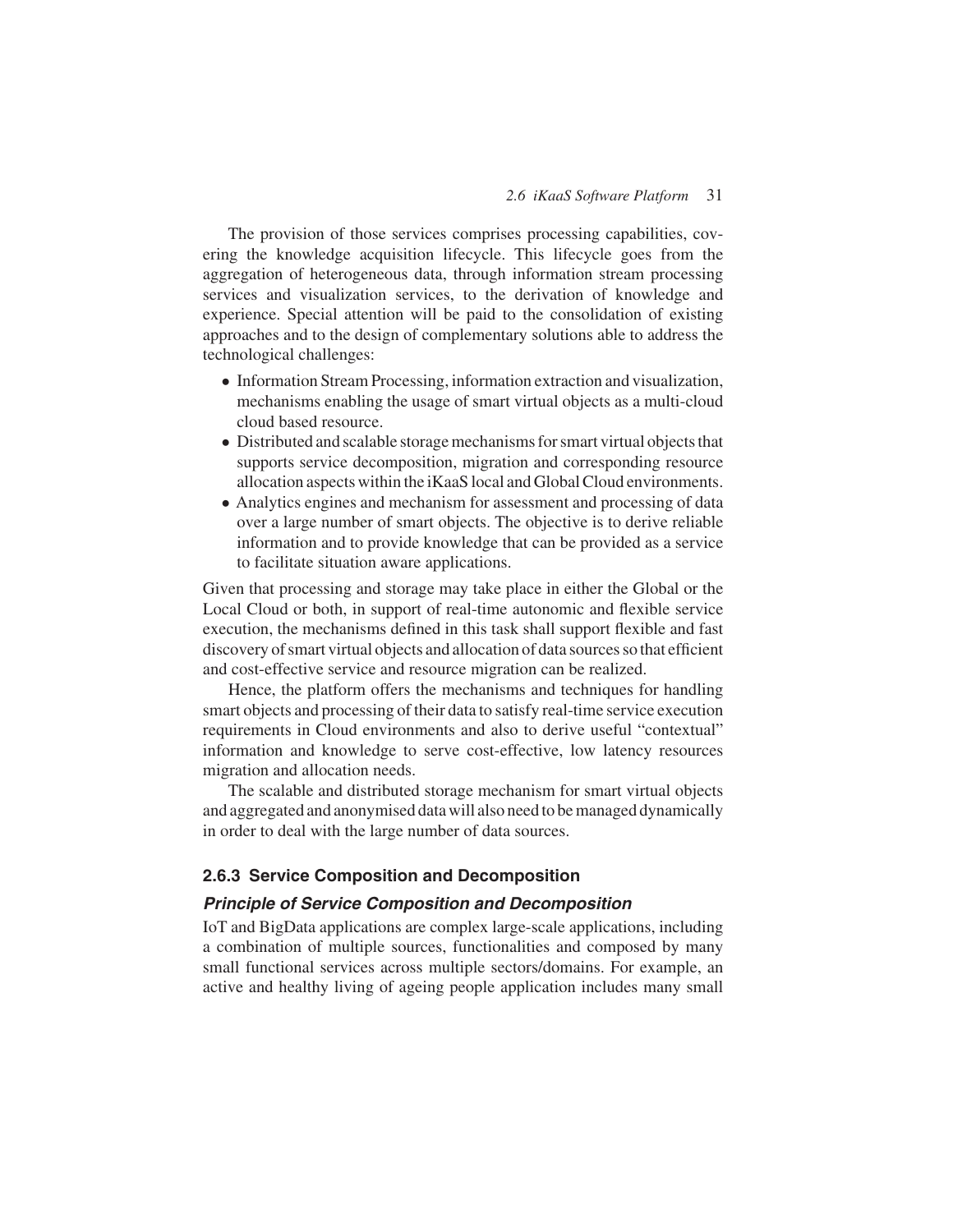services like monitoring the blood pressure, monitoring the heart rate, weight monitoring, location awareness, smart lighting, utility metering, notification and reminders, etc., across health, well-being, security and home automation domains. Additionally, for IoT and BigData in a given application as the service is evolving, more and more services added to the applications/systems. Therefore, it is important to design the iKaaS services as small and autonomous as possible, with well-defined APIs to operate them individually.

iKaaS functional decomposition of an application/complex service (as defined in the previous sub-section) allows to achieve loose coupling and high cohesion of multiple services. Alternatively multiple simple services can be composed into complex services for the purposes of various applications. In Figure 2.10, the basic logic of service decomposition and composition are shown.

Functional decomposition of services gives the agility, flexibility, scalability of individual services to operate autonomously. Each of the simple services is running in its own process and communicating with lightweight mechanisms. The overall high-level service logics (e.g. software module) are decomposed to multiple service logics or software modules which can be delivered as independent runtime services. These services are built around business capabilities and are independently deployable by fully automated deployment machinery. There is a bare minimum of centralized management



Figure 2.10 Service composition and decomposition.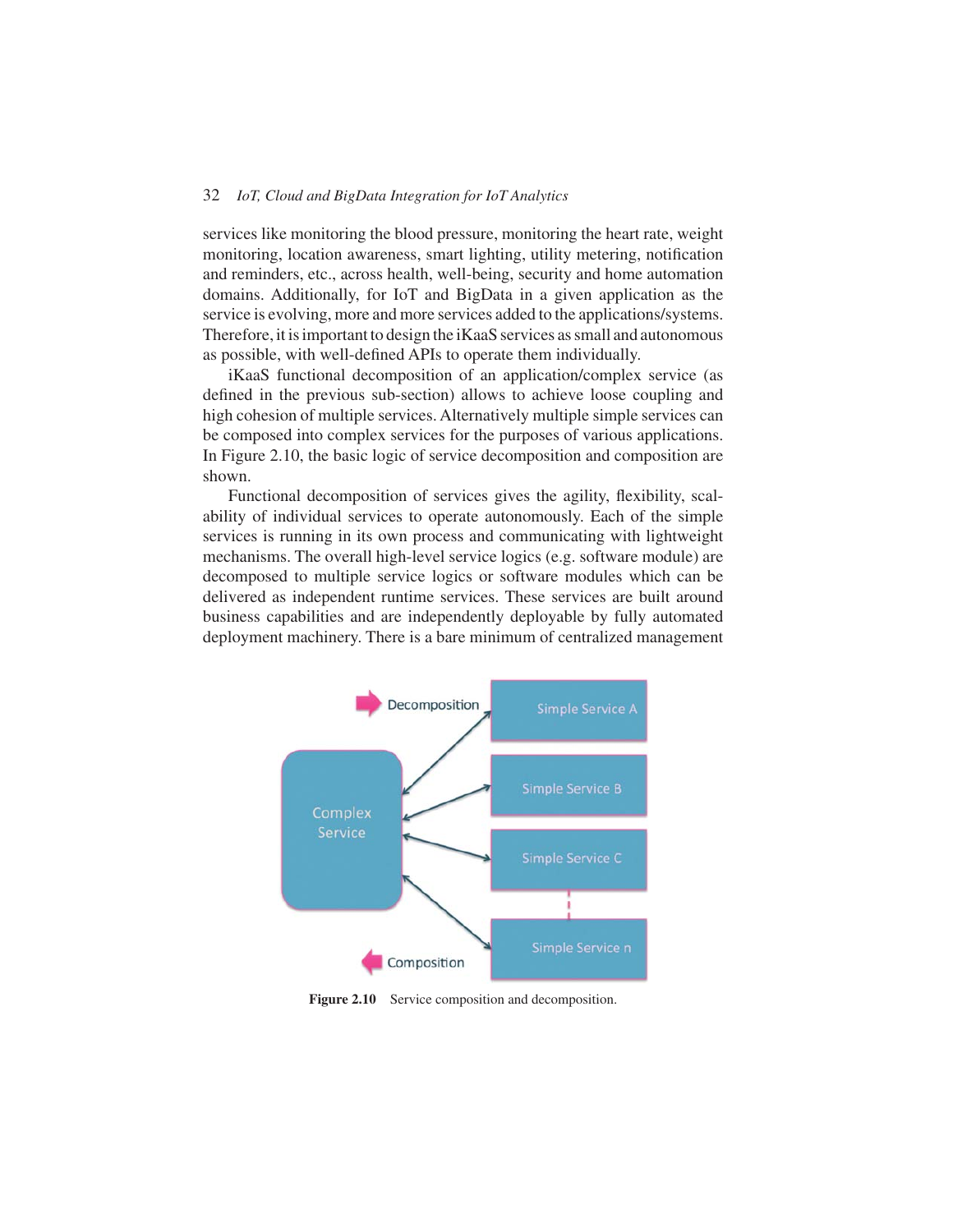of these services, which may be written in different programming languages and use different data storage technologies.

## *Pattern of Service Composition*

The iKaaS service design pattern significantly impacts how the services will be composed and decomposed. One of the main concepts is to design the services as independent as possible. In the design pattern the service replication and reliability should also be considered. One individual complex service can be composed by multiple isolated end-users or system level services. The relationship between the services and datasets, whether each of the services is using its own dataset or sharing a single dataset with other services can vary. However each iKaaS simple service is associated with a relevant dataset in order to make the service fully independently designed and deployable.

At runtime, one iKaaS service may consist of multiple service instances. Each service instance is a runtime (e.g., Docker container). In order to be highly available, the containers are running on multiple Cloud VMs. In this case, the Service Manager acts as a load balancer that distributes requests across the service instances.

#### **2.6.4 Migration and Portability in Multi-cloud Environment**

Service migration is a concept used in cloud computing implementation models that ensures that an individual or organization can easily shift services



Figure 2.11 Patten for composition and decomposition.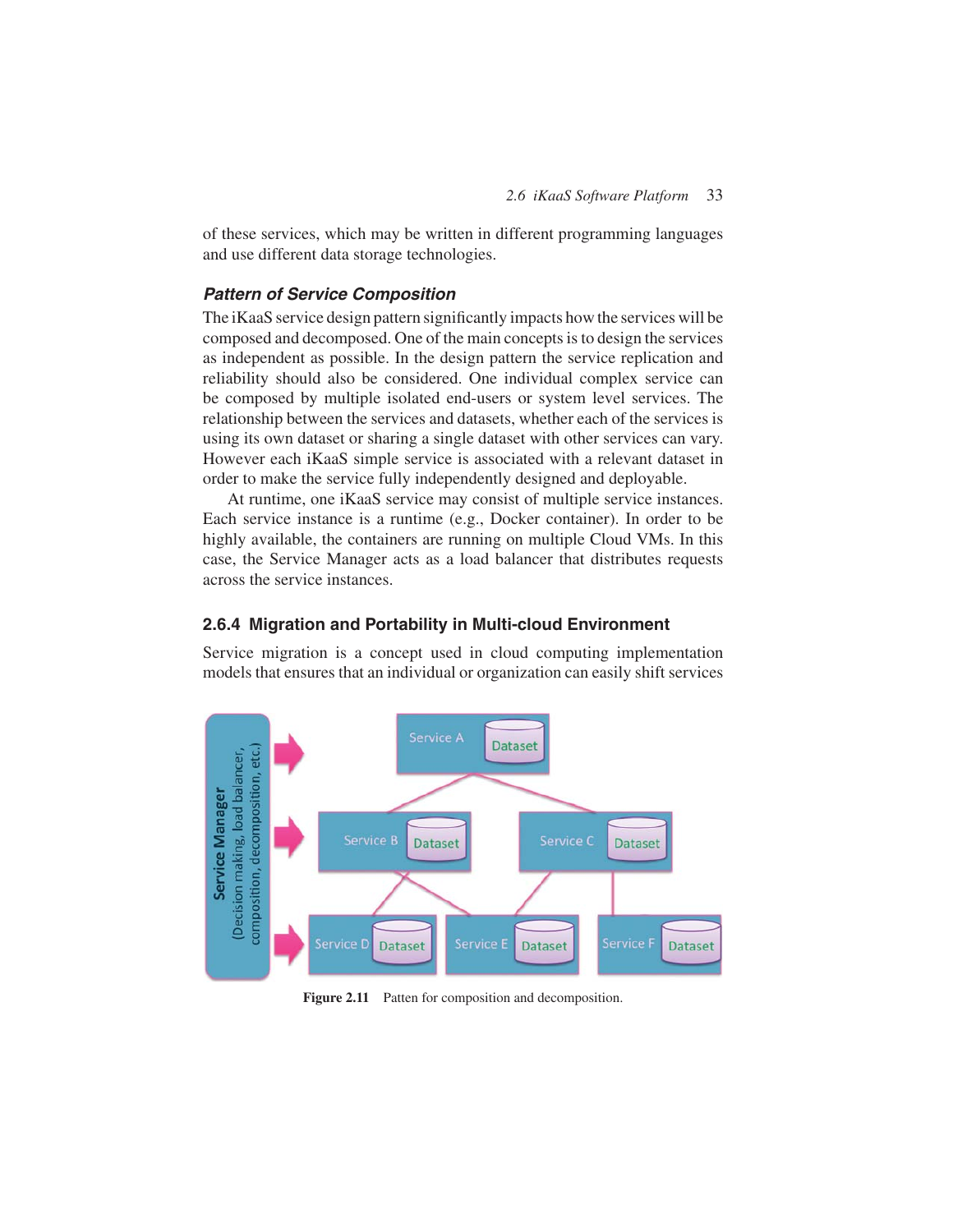

**Figure 2.12** iKaaS distributed local and global cloud with service migration.

between different cloud vendors without encountering implementation, integration, and compatibility and interoperability issues. The concept is defined the process and framework by which these applications can be deployed on another cloud vendor or supported private cloud architecture.

iKaaS runtime puts services and all of its dependencies into a container which is portable among different platforms, desktop distributions and clouds. One can build, move and run distributed services with containers. By automating deployment inside containers, developers and system administrators can run the same application on laptops, virtual machines, bare-metal servers, and the cloud.

The concept of service migration is applicable in multi-cloud and distributed computing environment, where the processing capabilities are moved to near the data sources or a simple service is run near data sources. iKaaS is a fully distributed architecture, in which the overall platform functionalities and capabilities are distributed between local and global could. The concept of local could can be seen as an edge or fog computing, where pre-processing are done at the origin level.

Fog computing and computing near the data source provide a promising new approach to significantly reduce network operation cost by moving the computation or early pre-processing close to the data sources. A key challenge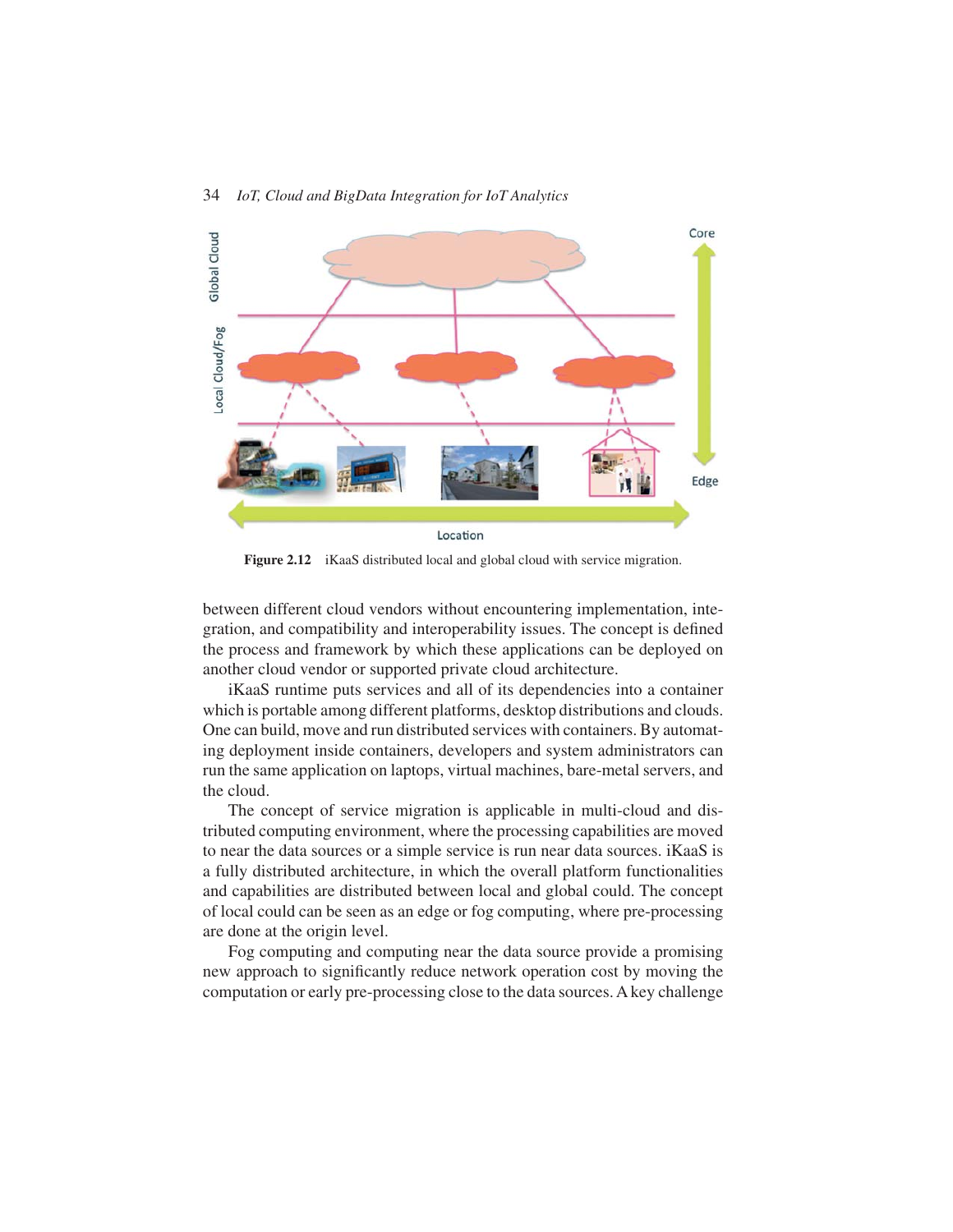in such systems is to decide where and when services should be migrated with respect to users mobility, overall situation and environment context.

Edge/local computing can provide elastic resources to large scale data process system without suffering from the drawback of cloud, high latency. In cloud computing paradigm, event or data will be transmitted to the data centre inside core network and result will be sent back to end user after a series of processing. A federation of fog and cloud can handle the BigData acquisition, aggregation and pre-processing, reducing the data transportation and storage, balancing computation power on data processing. For example, in a large-scale environment monitoring system, local and regional data can be aggregated and mined at fog nodes providing timely feedback especially for emergency case such as toxic pollution alert. Detailed and thorough analysis as computational-intensive tasks can be scheduled in the cloud side.

#### **2.6.5 Cost Function of Service Migration**

One of the main challenges for the services migration is to define the strategy for the service migration. There is a tradeoff between the service migration cost and the transmission cost (such as communication delay and network overhead) between the user and the cloud. It is challenging to find the optimal decision also because of the uncertainty in user mobility as well as possible non-linearity of the migration and transmission costs. The service migration offers the benefits of reduction in networks overhead and latency over changing the location of the users. It is often challenging to make the optimal decision in an optimal manager, which can optimize the cost functions based on the situation and user's preferences.

iKaaS will propose a framework for dynamic, cost-minimizing migration of distribution services into a hybrid cloud infrastructure that spans geographically distributed data centers. We will propose an algorithm which optimally places services in different clouds to minimize overall operational cost over time, subject to service response time constraints. The framework will be designed based on the Markov-Decision-Process (MDP), to study service migration in iKaaS Cloud environment.

#### **2.6.6 Dynamic Selection of Devices in Multi-cloud Environment**

The end-devices are expected to play a key role in iKaaS not only for they data they can provide for the optimization of the iKaaS provided services, but also for the data they can provide with respect to end-device suitability and social relationships.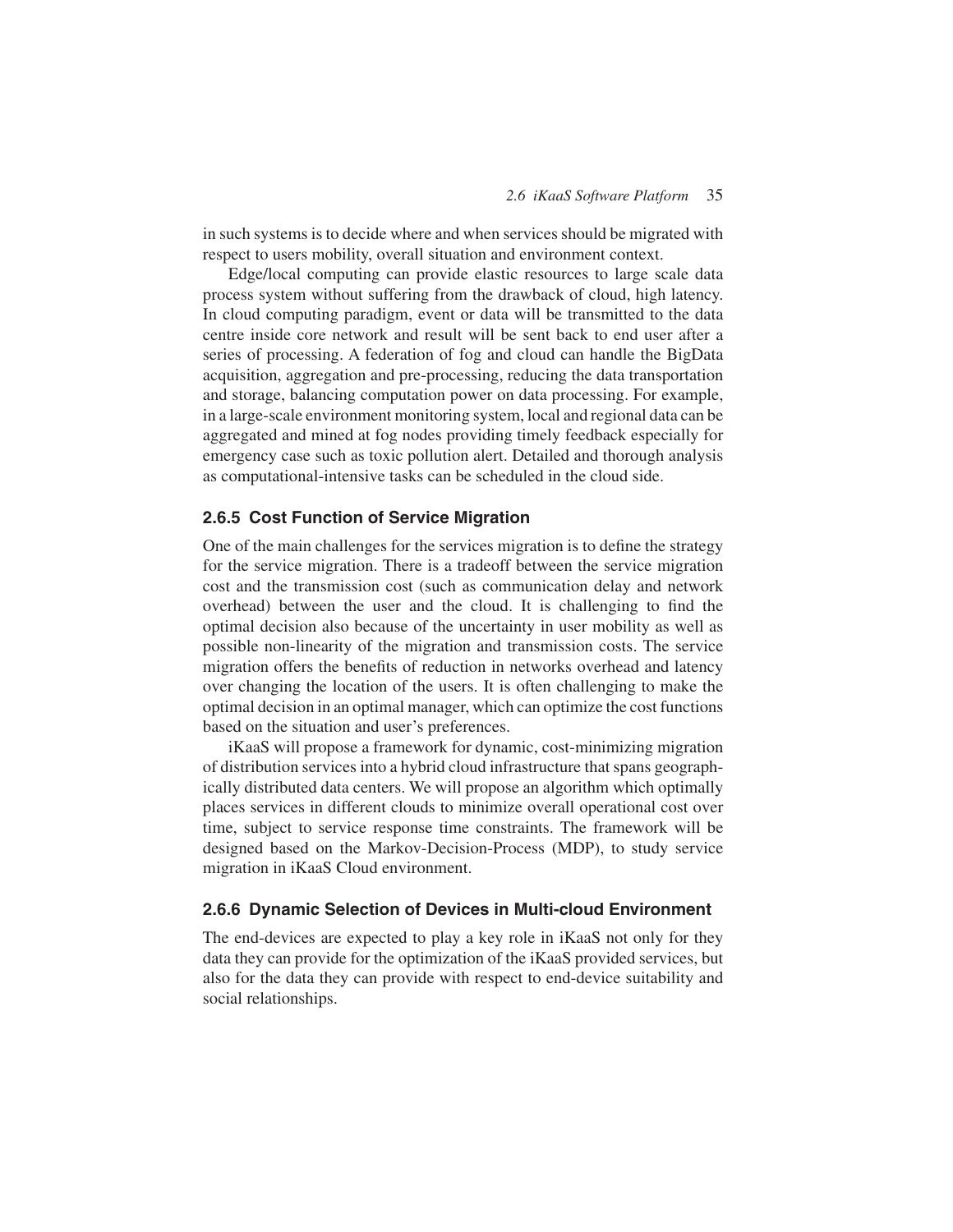That is because in the case of end-device suitability, end-devices can be viewed as the end-points of an end-to-end service chain over a multi-cloud infrastructure. As such, this device suitability identification can be seen as "fixing" the end-points of the service provisioning chains, allowing as such (once the end-points are fixed) to then "fix" the location/placement of service provisioning functions in a way that optimizes both the service and the overall cloud performance. For example, if a device is identified as suitable, which is attached at a certain local cloud, then it would make sense for the other service functionalities needed to be instantiated at that local cloud so as to be close to the data source.

Some of the key factors that can be taken under consideration when defining device suitability are:

- Location/mobility pattern of a device; so as to define where the owner of the device is or is predicted to be so as to appropriately instantiate service functions close to the corresponding locations.
- Battery levels and evolution of battery levels; so as to be able to deduce whether a device can be relied upon for providing/receiving data, therefore corresponding service functions will need to be appropriately instantiated.
- Availability of sensors; how often a user has its device sensors exposed and is ready to be a potential match for inclusion in a service delivery chain.
- User away and reaction times; to make sure the user carries the device with them and is able to see an alert on time and react to it.
- Data quality: The quality of users inputs, without false-positives or misleading measurements.

All these factors will be further and better thought of and appropriate knowledge building mechanisms based on the nature and granularity of data will be considered. The scope is to eventually produce and store the knowledge about device suitability so that functionalities that decide on the placement of service functionalities in an end-to-end delivery chain, can take this into account when performing their joint service and cloud platform optimization processes.

## **Acknowledgement**

This work has been produced in the context of the H2020 WAZIUP as well as H2020 iKaaS projects. The WAZIUP/iKaaS project consortium would like to acknowledge that the research leading to these results has received